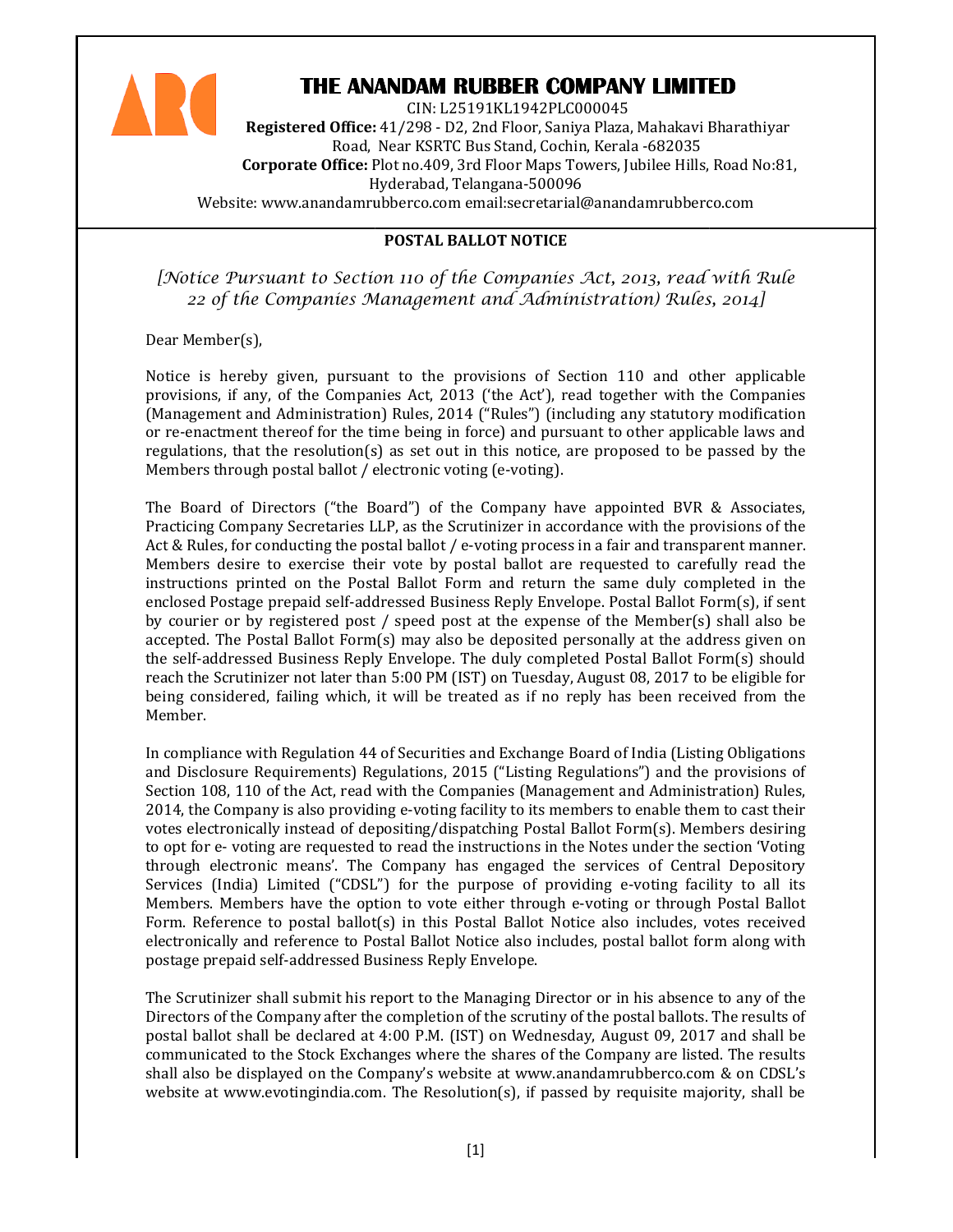deemed to have been passed on the last date for receipt of duly completed postal ballot forms/e-voting i.e. Tuesday, August 08, 2017

## RESOLUTIONS:

# ITEM NO: 1 CHANGE IN PROMOTERS OF THE COMPANY

To consider and, if thought fit, to pass with or without modification(s), the following Resolution as an Ordinary Resolution:

**"RESOLVED THAT** consequent to the substantial acquisition of shares and takeover of the sole control and management of the Company in terms of the Securities and Exchange Board of India (Substantial Acquisition of Shares and Takeovers) Regulations, 2011 and other applicable provisions of law, Balaxi Overseas Private Limited and/or its holding/subsidiary companies/other affiliates/associates stand to be the sole Promoters/ Promoter Group of the Company, in place and instead of the erstwhile promoters/promoter group namely Mr. V M Paulose, Mr. Nirej V Paul, Mrs. Jaya Paul and Mrs. Leelamma.

"RESOLVED FURTHER THAT the Board of Directors of the Company be and is hereby authorized to do all acts and things and deal with all such matters and take all such steps as may be necessary, proper or expedient to give effect to this resolution."

#### ITEM NO: 2 TO CHANGE THE NAME OF THE COMPANY

To consider and, if thought fit, to pass with or without modification(s), the following Resolution as a Special Resolution:

"RESOLVED THAT pursuant to the provisions of Section 13 and all other applicable provisions of the Companies Act, 2013 and the Rules and Regulations made thereunder (including any statutory modification(s) or re-enactment thereof, for the time being in force) and subject to the approvals, consents, sanctions and permissions of the Central Government/Stock Exchange/appropriate authorities/departments or bodies as may be necessary, consent of the members be and is hereby granted for changing the name of the Company from 'The Anandam Rubber Company Limited' to "Balaxi Ventures Limited" or any other name as may be approved by the Regulatory Authorities, whether under the Companies Act, 2013 or any other rules, laws, acts, statutes or regulations as may be applicable to the Company.

"FURTHER RESOLVED THAT the Name Clause being Clause I in the Memorandum of Association of the Company be altered accordingly."

**"RESOLVED FURTHER THAT** the Board of the Company be and is hereby authorised to do and perform all such acts, deeds, matters and things as may be required or deemed necessary or incidental thereto including signing and filing all the e-forms and other documents with the statutory authorities, and to execute all such deeds, documents, agreements and writings as may be necessary for and on behalf of the Company including appointing attorneys or authorized representatives under appropriate Letter(s) of Authority to appear before the Office of the Registrar of Companies (ROC)and to settle and finalise all issues that may arise in this regard in order to give effect to the above mentioned resolution and to delegate all or any of the powers conferred herein as they may deem fit."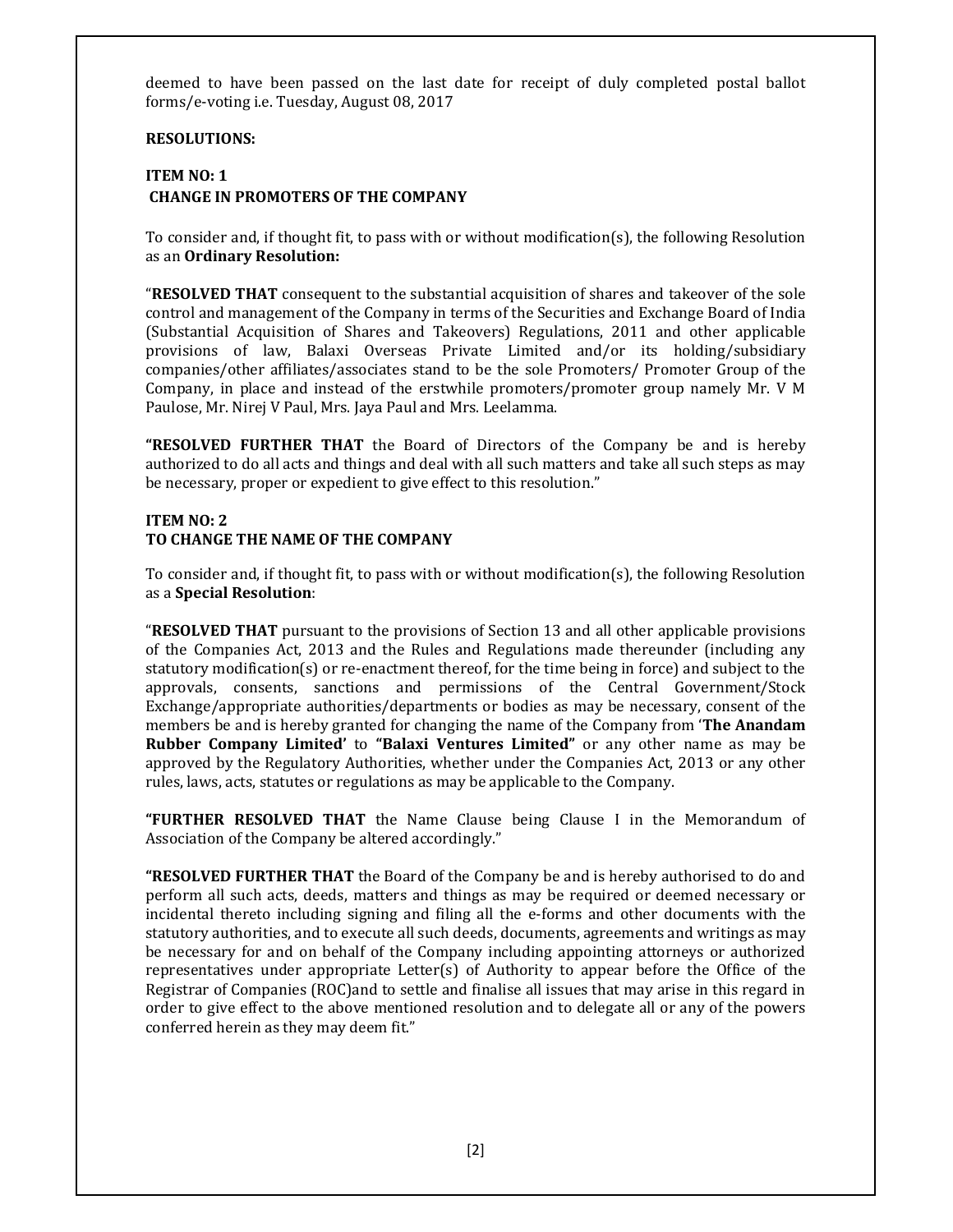#### ITEM NO:3 TO ADOPT NEW MEMORANDUM OF ASSOCIATION OF THE COMPANY IN CONFORMITY WITH THE COMPANIES ACT, 2013;

To consider and, if thought fit, to pass with or without modification(s), the following Resolution as a Special Resolution:

"RESOLVED THAT pursuant to the provisions of Section 13 and all other applicable provisions of the Companies Act, 2013 and the Rules and Regulations made thereunder (including any statutory modification(s)or re-enactment thereof, for the time being in force), the modifications to the Memorandum of Association of the company, a copy of which is available for inspection at the Registered office and Corporate office of the company and also available on website of the company at http://www.anandamrubberco.com/index.php?r=site/investors, be and is hereby approved and adopted in total exclusion, substitution and superseding the existing Memorandum of Association of the Company including additions and deletions made in the Main and Other objects (ie Clause III (A) & III (B) of the Memorandum of Association."

**"RESOLVED FURTHER THAT** the Board of Directors of the Company be and is hereby authorized to do all acts and things and deal with all such matters and take all such steps as may be necessary, proper or expedient to give effect to this resolution."

## ITEM NO: 4 TO ADOPT NEW ARTICLES OF ASSOCIATION OF THE COMPANY

To consider and, if thought fit, to pass with or without modification(s), the following Resolution as a Special Resolution:

"RESOLVED THAT pursuant to the provisions of Section 14 and all other applicable provisions of the Companies Act, 2013 and the Rules and Regulations made thereunder (including any statutory modification(s)or re-enactment thereof, for the time being in force),the modification in the Articles of Association of the Company, a copy of which is available for inspection at the registered office and Corporate office of the company and also available on website of the company at http://www.anandamrubberco.com/index.php?r=site/investors, be and is hereby approved and adopted in total exclusion, substitution and superseding the existing Article of Association of the Company."

"RESOLVED FURTHER THAT the Board of Directors of the Company be and is hereby authorized to do all acts and things and deal with all such matters and take all such steps as may be necessary, proper or expedient to give effect to this resolution."

## ITEM NO: 5

## INCREASE IN THE AUTHORIZED SHARE CAPITAL OF THE COMPANY AND CONSEQUENT ALTERATION IN THE MEMORANDUM OF ASSOCIATION OF THE COMPANY

To consider and, if thought fit, to pass with or without modification(s), the following Resolution as a Special Resolution;

"RESOLVED THAT pursuant to the provisions of Sections 13 and 61 and other applicable provisions, if any, of the Companies Act, 2013 and the rules framed thereunder (including any statutory modification(s) or re-enactment thereof for the time being in force), the consent of the members of the Company be and is hereby granted for increase in the Authorized Share Capital of the Company from `Rs. 4,00,00,000 (Rupees Four Crores only) divided into 40,00,000 (Forty Lakhs) Equity shares of `Rs. 10 (Rupees Ten only) each to `Rs. 40,00,00,000 (Rupees Forty Crores only) divided into 4,00,00,000 (Four Crores) Equity shares of ` Rs.10 (Rupees Ten only) each and that the existing Clause V of the Memorandum of Association of the Company be replaced with the following new Clause V;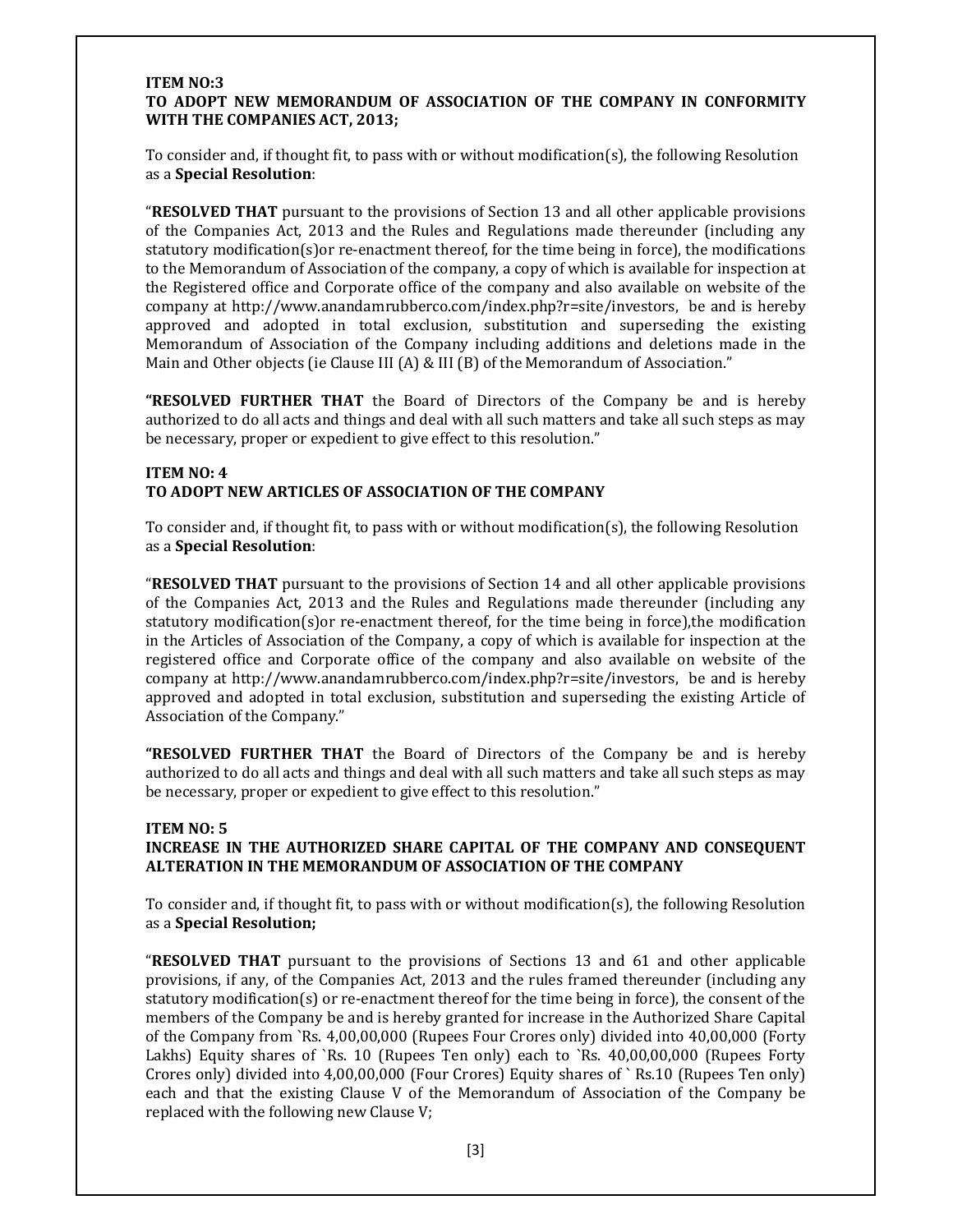V. "The Authorised Share Capital of the company is Rs. 40,00,00,000/-(Rupees Forty Crores only) divided into 4,00,00,000(Four Crore) Equity Shares of Rs.10/-(Rupees Ten only) each"

"RESOLVED FURTHER THAT for the purpose of giving effect to the above resolution, the Board of Directors of the Company (hereinafter referred to as "the Board", which term shall be deemed to include any committee constituted by the Board or any person(s) authorized by the Board in this regard) be and is hereby authorised to do all such acts, deeds, matters and things including but not limited to filing of necessary forms/documents with the appropriate authorities and to execute all such deeds, documents, instruments and writings as it may in its sole and absolute discretion deem necessary or expedient and to settle any question, difficulty or doubt that may arise in regard thereto."

#### ITEM NO: 6

#### TO APPROVE SHIFTING OF REGISTERED OFFICE OF THE COMPANY FROM THE STATE OF KERALA TO THE STATE OF TELANGANA AND CONSEQUENTIAL AMENDMENT IN MEMORANDUM OF ASSOCIATION;

To consider and, if thought fit, to pass with or without modification(s), the following Resolution as a Special Resolution:

"RESOLVED THAT pursuant to the provisions of the Section 12, 13 and other applicable provisions, if any, of the Companies Act, 2013 (including any statutory modification or reenactment for the time being in force) and Rules made thereunder and subject to confirmation by the Central Government in this regard and such permissions, sanctions or approvals as may be required under the provisions of the said Act or under any other law for the time being in force, consent and approval of the members be and is hereby accorded for shifting of registered office of the Company from the State of Kerala to the State of Telangana and that the Clause II of the Memorandum of Association of the Company be substituted by the following clause:

II. The registered office of the Company will be situated in the State of Telangana."

**"RESOLVED FURTHER THAT** upon the aforesaid resolution becoming effective, the registered office of the Company be shifted from 41/298 - D2, 2nd Floor, Saniya Plaza, Mahakavi Bharathiyar Road, Near KSRTC Bus Stand, Cochin, Kerala -682035, situated under the jurisdiction of the Registrar of Companies, Kerala to 'Plot no.409, 3rd Floor Maps Towers, Jubilee Hills, Road No:81, Hyderabad, Telangana-500096' under the jurisdiction of the Registrar of Companies, Telangana"

"RESOLVED FURTHER THAT the Board of Directors of the Company, (which term shall be deemed to include any Committee of the Board which may have been constituted or hereafter be constituted for the time being exercising the powers conferred on the Board by this resolution), be and is hereby authorized to take such steps as may be necessary and generally to do all acts, deeds and things that may be necessary, proper, expedient or incidental for the purpose of giving effect to the aforesaid resolution."

## ITEM NO: 7 APPOINTMENT OF MR. ASHISH MAHESHWARI AS THE MANAGING DIRECTOR:

To consider and, if thought fit, to pass with or without modification(s), the following Resolution as an Ordinary Resolution:

"RESOLVED THAT pursuant to the recommendation of the Nomination and Remuneration Committee, the approval of the Board of Directors and pursuant to the provisions of Sections 196, 197 and other applicable provisions of the Companies Act, 2013 (the "Act") and the Rules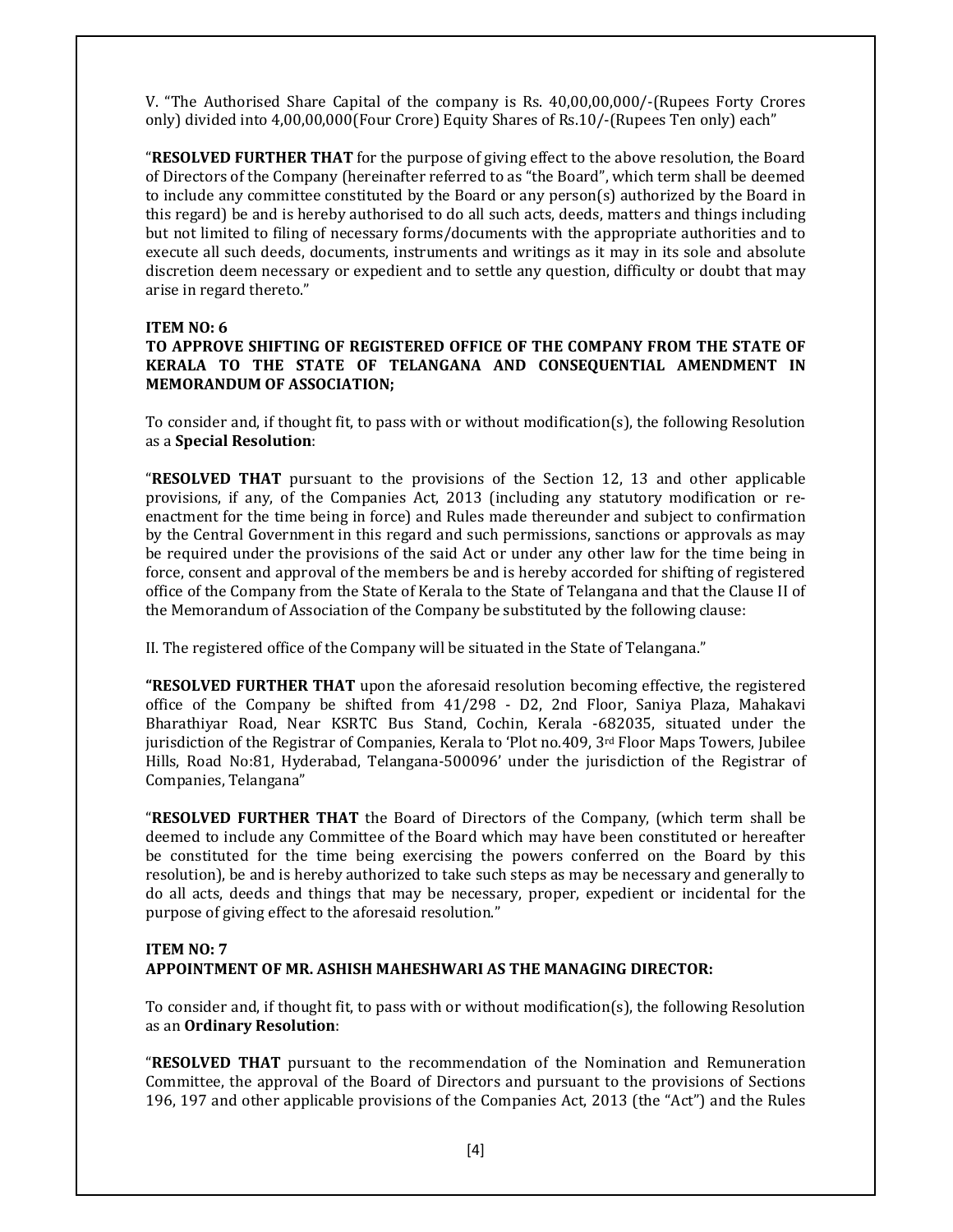made there under, as amended, read with Schedule V to the Act, Mr. Ashish Maheshwari (DIN - 01575984), who was appointed as an Additional Managing Director of the Company by the Board of Directors on May 04, 2017 in terms of Section 161 of the Act, and in respect of whom the Company has received a notice in writing from a member under Section 160 of the Act, signifying his intention to propose Mr. Ashish Maheshwari as a candidate for the office of Managing Director of the Company, be and is hereby appointed as a Managing Director of the Company with effect from May 04, 2017, for five years and whose office shall not be liable to retirement by rotation"

**"RESOLVED FURTHER THAT** the Board of Directors be and is hereby authorised to give, enhance, alter or vary from time to time the scope and quantum of remuneration, perquisites, benefits and amenities payable during the tenure of appointment of Mr. Ashish Maheshwari, provided that any revision in the quantum of remuneration payable to him shall not exceed the statutory limits specified under Section 197 read with Schedule V of the Act, as amended, and shall be subject to such approvals, sanctions or permissions, as may be required for such revision in the remuneration. "

"RESOLVED FURTHER THAT for the purpose of giving effect to this resolution, the Board of Directors and/or the Nomination and Remuneration Committee be and is hereby authorised to do all such acts, deeds, matters and things as they may, in their absolute discretion, deem necessary, expedient, usual and proper in the best interest of the Company."

## ITEM NO: 8 TO APPOINT MRS. MINOSHI MAHESHWARI AS EXECUTIVE DIRECTOR;

To consider and, if thought fit, to pass with or without modification(s), the following Resolution as an Ordinary Resolution:

"RESOLVED THAT pursuant to the provisions of Section 152 and all other applicable provisions of the Companies Act, 2013 ("the Act") and the Rules and Regulations made thereunder (including any statutory modification(s) or re-enactment thereof, for the time being in force) and other applicable provisions of law, Mrs. Minoshi Maheshwari (DIN: 01575975) who was appointed by the Board as an additional director of the Company pursuant to the provisions of Section 161 of the Act and Articles of Association of the Company and in respect of whom the Company has received a notice in writing from a member under Section 160 of the Act proposing her candidature for the office of Director, be and is hereby appointed as an Executive Director of the Company, liable to retire by rotation".

"RESOLVED FURTHER THAT the Board of Directors of the Company be and is hereby authorized to do all acts and things and deal with all such matters and take all such steps as may be necessary, proper or expedient to give effect to this resolution."

## ITEM NO: 9 TO APPOINT MR. KUNAL MAHENDRA BHAKTA AS AN INDEPENDENT DIRECTOR;

To consider and, if thought fit, to pass with or without modification(s), the following Resolution as an Ordinary Resolution:

"RESOLVED THAT pursuant to the provisions of Sections 149 and 152 read with Schedule IV and all other applicable provisions of the Companies Act, 2013 ("the Act") and the Rules and Regulations made thereunder (including any statutory modification(s) or re-enactment(s) thereof, for the time being in force) and the applicable provisions of the Securities and Exchange Board of India (Listing Obligations and Disclosure Requirements) Regulations, 2015 including any amendments thereto, Mr. Kunal Mahendra Bhakta (DIN : 01710557), who qualifies to be an Independent Director of the Company and was so appointed by the Board pursuant to the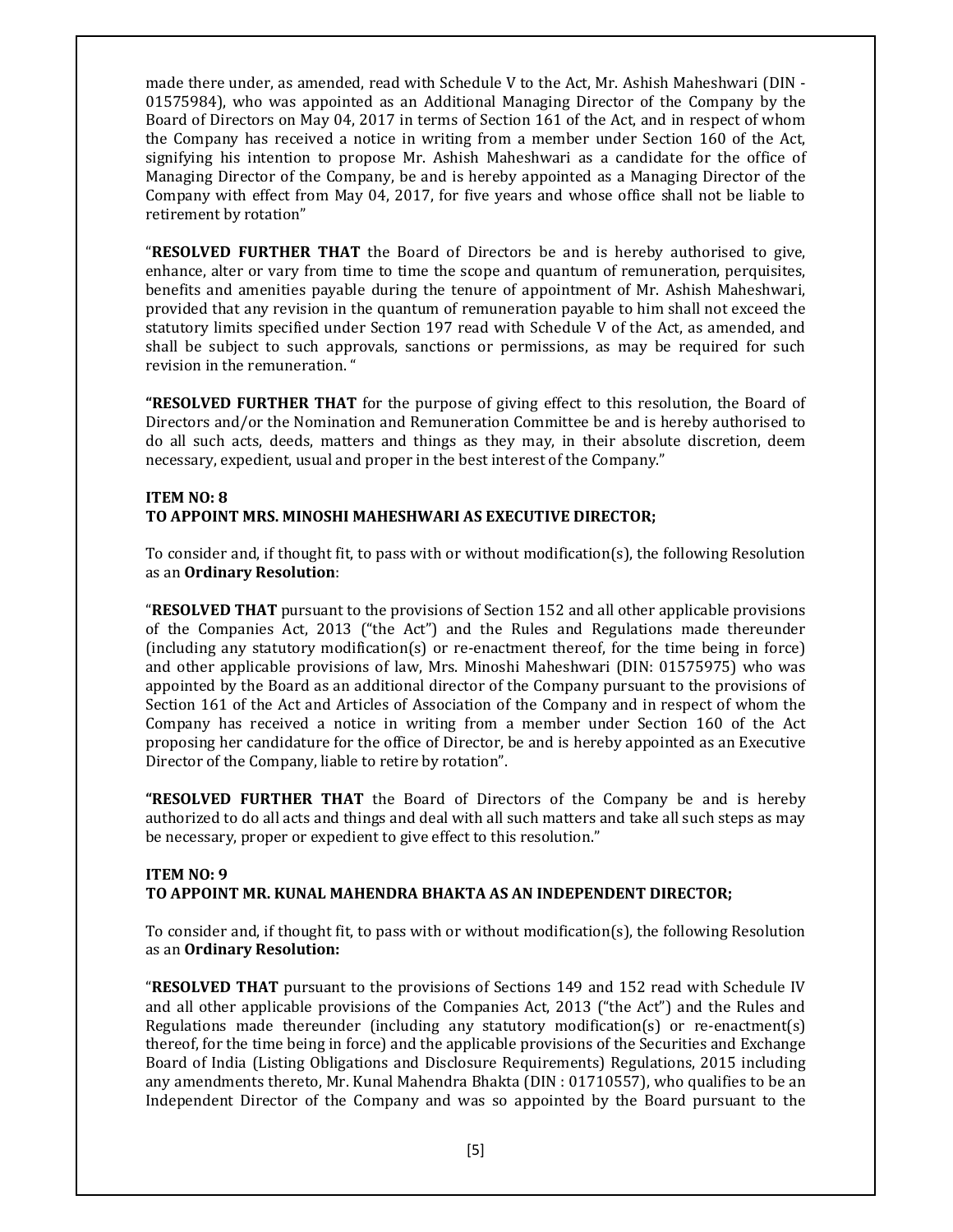provisions of Section 161 of the Act and the Articles of Association of the Company and in respect of whom the Company has received a notice in writing under Section 160 of the Act from a member proposing his candidature for appointment as an Independent Director, be and is hereby appointed as an Independent Director of the Company to hold office for 5 (five) consecutive years".

**"RESOLVED FURTHER THAT** the Board of Directors of the Company be and is hereby authorized to do all acts and things and deal with all such matters and take all such steps as may be necessary, proper or expedient to give effect to this resolution."

## ITEM NO: 10 TO APPOINT MR. GANDHI GAMJI AS AN INDEPENDENT DIRECTOR;

To consider and, if thought fit, to pass with or without modification(s), the following Resolution as an Ordinary Resolution:

"RESOLVED THAT pursuant to the provisions of Sections 149 and 152 read with Schedule IV and all other applicable provisions of the Companies Act, 2013 ("the Act") and the Rules and Regulations made thereunder (including any statutory modification(s) or re-enactment(s) thereof, for the time being in force) and the applicable provisions of the Securities and Exchange Board of India (Listing Obligations and Disclosure Requirements) Regulations, 2015 including any amendments thereto, Mr. Gandhi Gamji (DIN:01944694), who qualifies to be an Independent Director of the Company and was so appointed by the Board pursuant to the provisions of Section 161 of the Act and the Articles of Association of the Company and in respect of whom the Company has received a notice in writing under Section 160 of the Act from a member proposing his candidature for appointment as an Independent Director, be and is hereby appointed as an Independent Director of the Company to hold office for 5 (five) consecutive years".

**"RESOLVED FURTHER THAT** the Board of Directors of the Company be and is hereby authorized to do all acts and things and deal with all such matters and take all such steps as may be necessary, proper or expedient to give effect to this resolution."

Dated: 06.07.2017 By Order of the Board, Place: Hyderabad **Formulation** for, **The Anandam Rubber Company Limited** 

> Nidhin Jose Company Secretary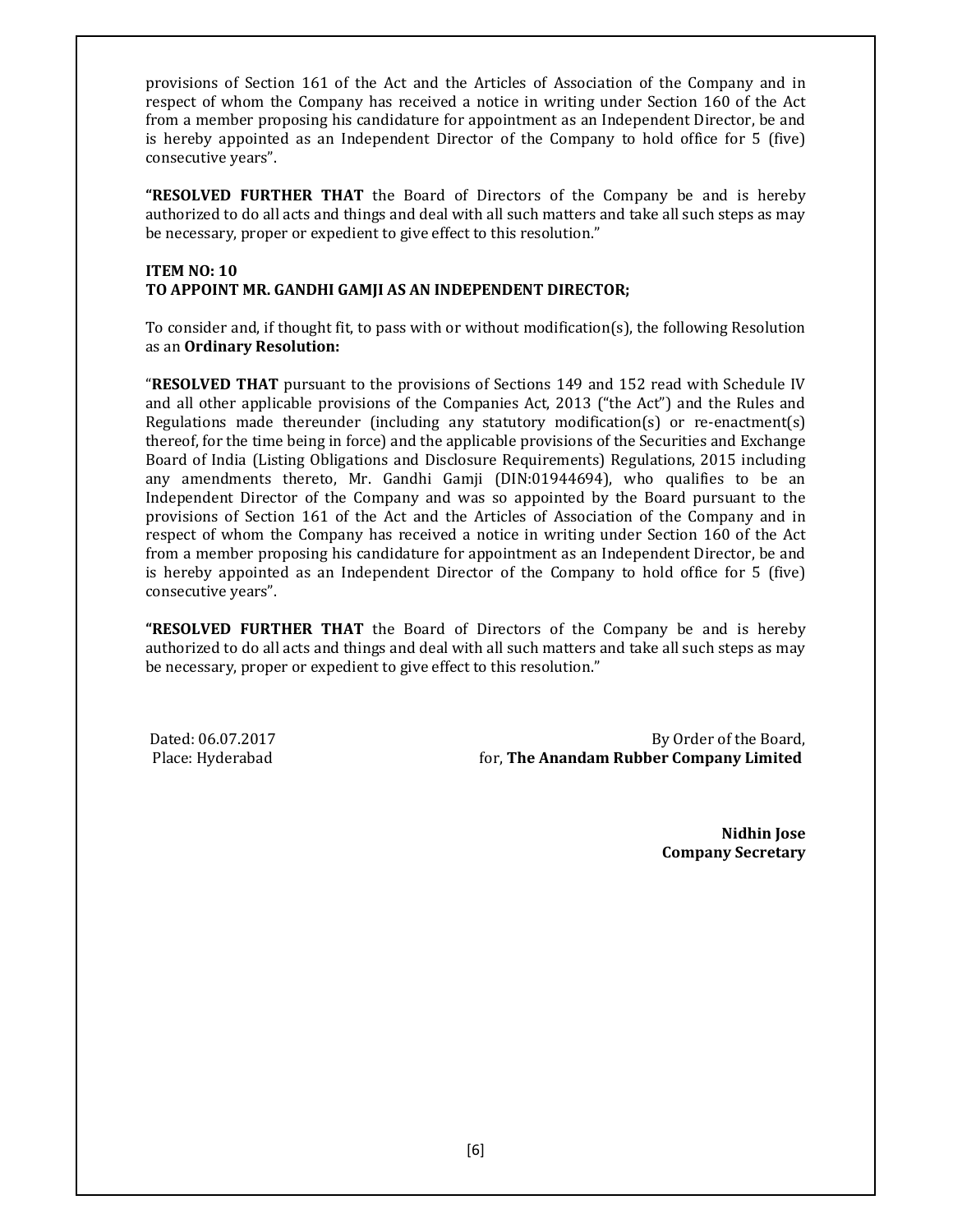#### Notes:

- 1. The explanatory statement(s) pursuant to Section 102 of the Act stating all material facts and the reasons for the proposed resolution are annexed herewith the Notice.
- 2. The Postal Ballot Notice is being sent to the Members whose names appear on the Register of Members / List of Beneficial Owners as received from the National Securities Depository Limited (NSDL) and Central Depository Services (India) Limited (CDSL) as on the cut-off date i.e on Thursday, July 06, 2017. A person who is not a member as on cut-off date shall treat this notice for information purpose only. The Postal Ballot Notice is being sent to Members in electronic form on the e-mail addresses registered with their Depository Participants (in case of electronic shareholding) / the Company's Registrar and Share Transfer Agents (in case of physical shareholding). For Members whose e-mail IDs are not registered, physical copies of the Postal Ballot Notice are being sent by permitted mode along with postage prepaid self-addressed Business Reply Envelope.
- 3. Members whose names appear on the Register of Members / List of Beneficial Owners as on Thursday, July 06, 2017will be considered for the purpose of voting (including e-voting/ Postal ballot).
- 4. Resolutions passed by the Members through postal ballot are deemed to have been duly passed as if they have been passed at a General Meeting of the Members.
- 5. The Members can opt for only one mode of voting, i.e., either by physical ballot or e-voting. In case Members cast their votes through both the modes, voting done by e-voting shall prevail and votes cast through physical Postal Ballot Forms will be treated as invalid.
- 6. In case a Member is desirous of obtaining a printed Postal Ballot Form or a duplicate, he or she may send an e-mail to Company Secretary at secretarial@anandamrubberco.com . The Company shall forward the same along with postage prepaid self-addressed Business Reply Envelope to the Member.
- 7. Voting rights shall be reckoned on the paid-up value of shares registered in the names of the Members as on Thursday, July 06, 2017.
- 8. Corporate / Institutional Members (i.e. other than Individuals, HUF, NRI, etc.) opting for Postal ballot instead of e-voting are also required to send certified true copy of the Board Resolution / Power of Attorney/ Authority Letter, etc., together with attested specimen signature(s) of the duly authorized representative(s), to the Scrutinizer along with the Postal Ballot Form.
- 9. A Member cannot exercise his vote by proxy on postal ballot form.

#### The instructions for shareholders voting electronically are as under:

- 10. The voting period begins on 9.00 AM on Monday, July 10, 2017 and ends on 5.00 PM Tuesday, August 08, 2017. During this period shareholders' of the Company, holding shares either in physical form or in dematerialized form, as on the cut-off date (record date) of Thursday, July 06, 2017 may cast their vote electronically. The e-voting module shall be disabled by CDSL for voting thereafter.
	- 11. The shareholders should log on to the e-voting website www.evotingindia.com.
		- i. Click on Shareholders.
		- ii. Now Enter your User ID
		- iii. For CDSL: 16 digits beneficiary ID,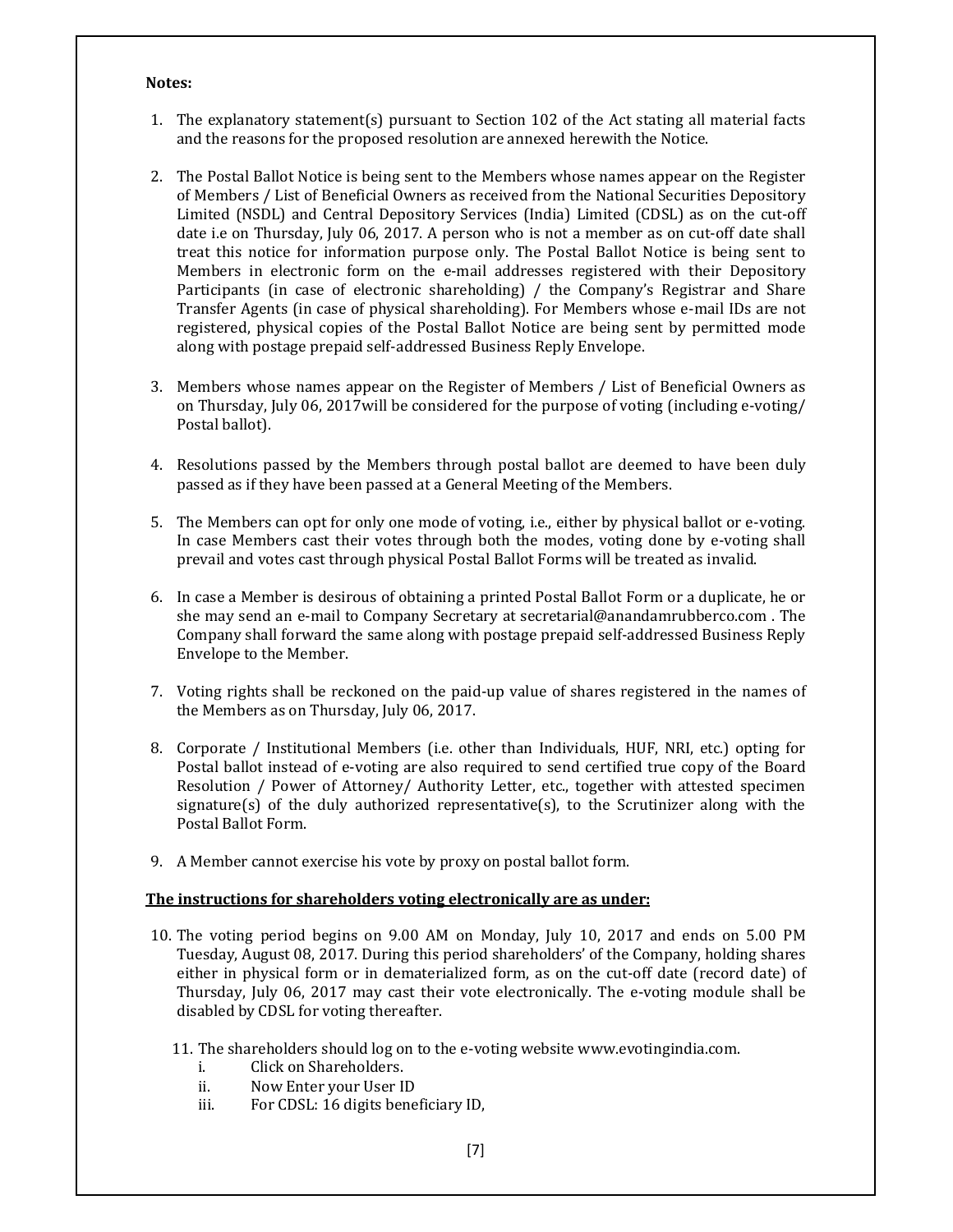- iv. For NSDL: 8 Character DP ID followed by 8 Digits Client ID,
- v. Members holding shares in Physical Form should enter Folio Number registered with the Company.
- vi. Next enter the Image Verification as displayed and Click on Login.
- vii. If you are holding shares in demat form and had logged on to www.evotingindia.com and voted on an earlier voting of any company, then your existing password is to be used.
- viii. If you are a first time user follow the steps given below:

|                                                                                | For Members holding shares in Demat Form and Physical Form                     |  |
|--------------------------------------------------------------------------------|--------------------------------------------------------------------------------|--|
| <b>PAN</b>                                                                     | Enter your 10 digit alpha-numeric PAN issued by Income Tax Department          |  |
|                                                                                | (Applicable for both demat shareholders as well as physical shareholders)      |  |
|                                                                                | Members who have not updated their PAN with the Company/Depository             |  |
| Participant are requested to use the first two letters of their name and the 8 |                                                                                |  |
| digits of the sequence number in the PAN field.                                |                                                                                |  |
| In case the sequence number is less than 8 digits enter the applicable number  |                                                                                |  |
|                                                                                | of 0's before the number after the first two characters of the name in CAPITAL |  |
|                                                                                | letters. Eg. If your name is Ramesh Kumar with sequence number 1 then enter    |  |
|                                                                                | RA00000001 in the PAN field.                                                   |  |
| Dividend                                                                       | Enter the Dividend Bank Details or Date of Birth (in dd/mm/yyyy format) as     |  |
| Bank                                                                           | recorded in your demat account or in the company records in order to login.    |  |
| <b>Details</b>                                                                 | If both the details are not recorded with the depository or company please     |  |
| OR Date of                                                                     | enter the member id / folio number in the Dividend Bank details field as       |  |
| Birth (DOB)                                                                    | mentioned in instruction (iv).                                                 |  |

- ix. After entering these details appropriately, click on "SUBMIT" tab.
- x. Members holding shares in physical form will then directly reach the Company selection screen. However, members holding shares in demat form will now reach 'Password Creation' menu wherein they are required to mandatorily enter their login password in the new password field. Kindly note that this password is to be also used by the demat holders for voting for resolutions of any other company on which they are eligible to vote, provided that company opts for evoting through CDSL platform. It is strongly recommended not to share your password with any other person and take utmost care to keep your password confidential.
- xi. For Members holding shares in physical form, the details can be used only for evoting on the resolutions contained in this Notice.
- xii. Click on the EVSN relevant for 'The Anandam Rubber Company Ltd'
- xiii. On the voting page, you will see "RESOLUTION DESCRIPTION" and against the same the option "YES/NO" for voting. Select the option YES or NO as desired. The option YES implies that you assent to the Resolution and option NO implies that you dissent to the Resolution.
- xiv. Click on the "RESOLUTIONS FILE LINK" if you wish to view the entire Resolution details.
- xv. After selecting the resolution you have decided to vote on, click on "SUBMIT". A confirmation box will be displayed. If you wish to confirm your vote, click on "OK", else to change your vote, click on "CANCEL" and accordingly modify your vote.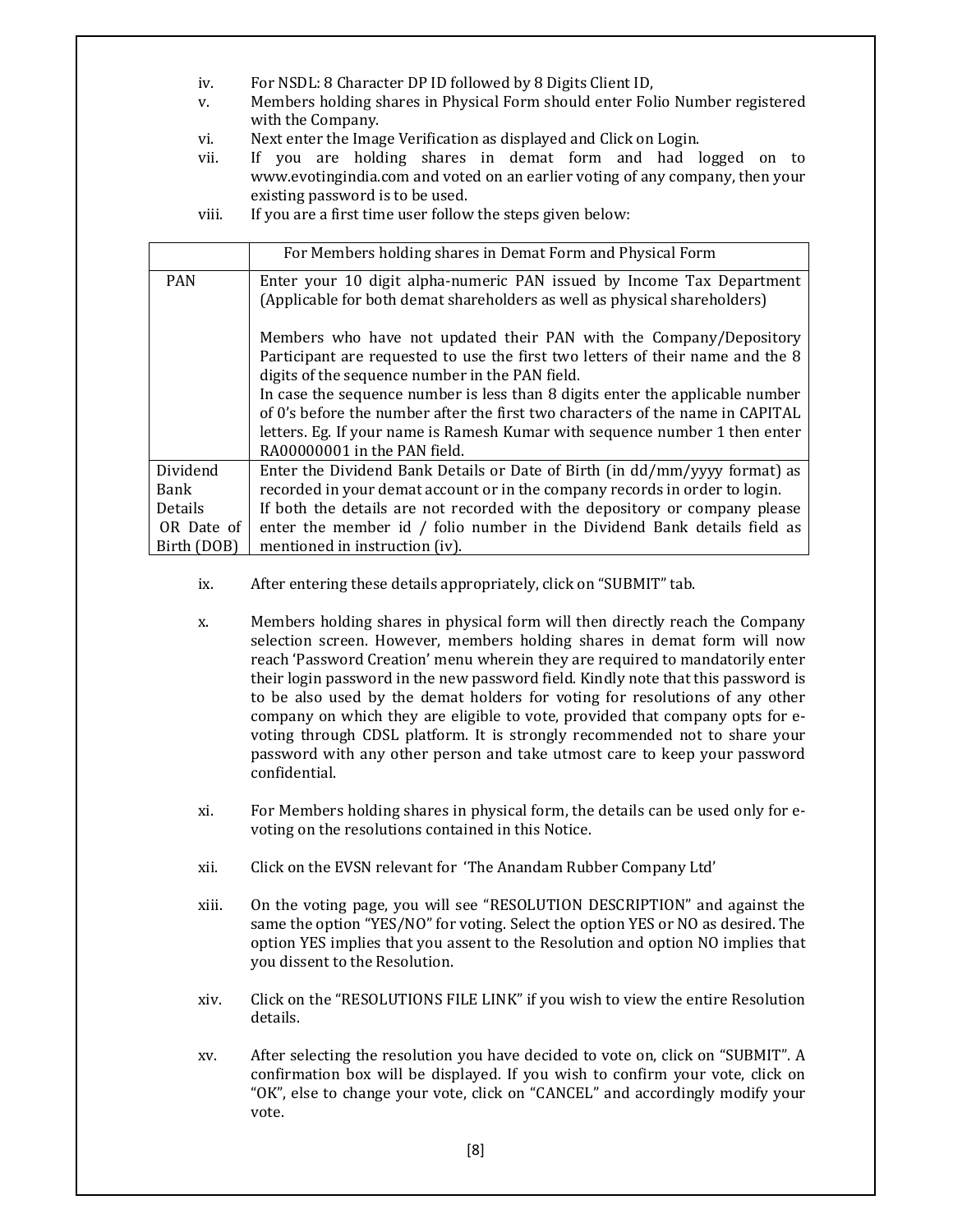- xvi. Once you "CONFIRM" your vote on the resolution, you will not be allowed to modify your vote.
- xvii. You can also take a print of the votes cast by clicking on "Click here to print" option on the Voting page.
- xviii. If a demat account holder has forgotten the login password then Enter the User ID and the image verification code and click on Forgot Password & enter the details as prompted by the system.
- (i) Shareholders can also cast their vote using CDSL's mobile app m-Voting available for android based mobiles. The m-Voting app can be downloaded from Google Play Store. Apple and Windows phone users can also download the said app from the App Store and the Windows Phone Store respectively. Please follow the instructions as prompted by the mobile app while voting on your mobile.

#### (ii) Note for Non – Individual Shareholders and Custodians

- Non-Individual shareholders (i.e. other than Individuals, HUF, NRI etc.) and Custodian are required to log on to www.evotingindia.com and register themselves as Corporate.
- A scanned copy of the Registration Form bearing the stamp and sign of the entity should be emailed to helpdesk.evoting@cdslindia.com.
- After receiving the login details a Compliance User should be created using the admin login and password. The Compliance User would be able to link the account(s) for which they wish to vote on.
- The list of accounts linked in the login should be mailed to helpdesk.evoting@cdslindia.com and on approval of the accounts they would be able to cast their vote.
- A scanned copy of the Board Resolution and Power of Attorney (POA) which they have issued in favour of the Custodian, if any, should be uploaded in PDF format in the system for the scrutinizer to verify the same.
- (iii) In case you have any queries or issues regarding e-voting, you may refer the Frequently Asked Questions ("FAQs") and e-voting manual available at www.evotingindia.com, under help section or write an email to helpdesk.evoting@cdslindia.com.

## STATEMENT PURSUANT TO SECTION 102(1) OF THE COMPANIES ACT, 2013 ("ACT")

## ITEM NO: 1: PROMOTERS OF THE COMPANY

The erstwhile Promoters Mr. V M Paulose, Mr. Nirej V Paul, Mrs. Leelamma TJ and Mrs. Jaya Paul, of the company had entered into a Share Purchase Agreement dated March 15, 2017 (the "Purchase Agreement") with Balaxi Overseas Private Limited (BOPL), providing, inter alia, for takeover of sole control and management of the Company by BOPL. Acquirer had also made an Open Offer under Regulation 3 and 4 of the Securities and Exchange Board of India (Substantial Acquisition of Shares and Takeovers) Regulations, 2011 (''SAST Regulations, 2011''), the process whereof has since been fully completed and BOPL became the largest shareholder in the Company.

On May 04, 2017, the BOPL has deposited 100% of the consideration payable in cash under the open offer in terms of Regulation 22(2) of SEBI (SAST) Regulations, 2011 and had executed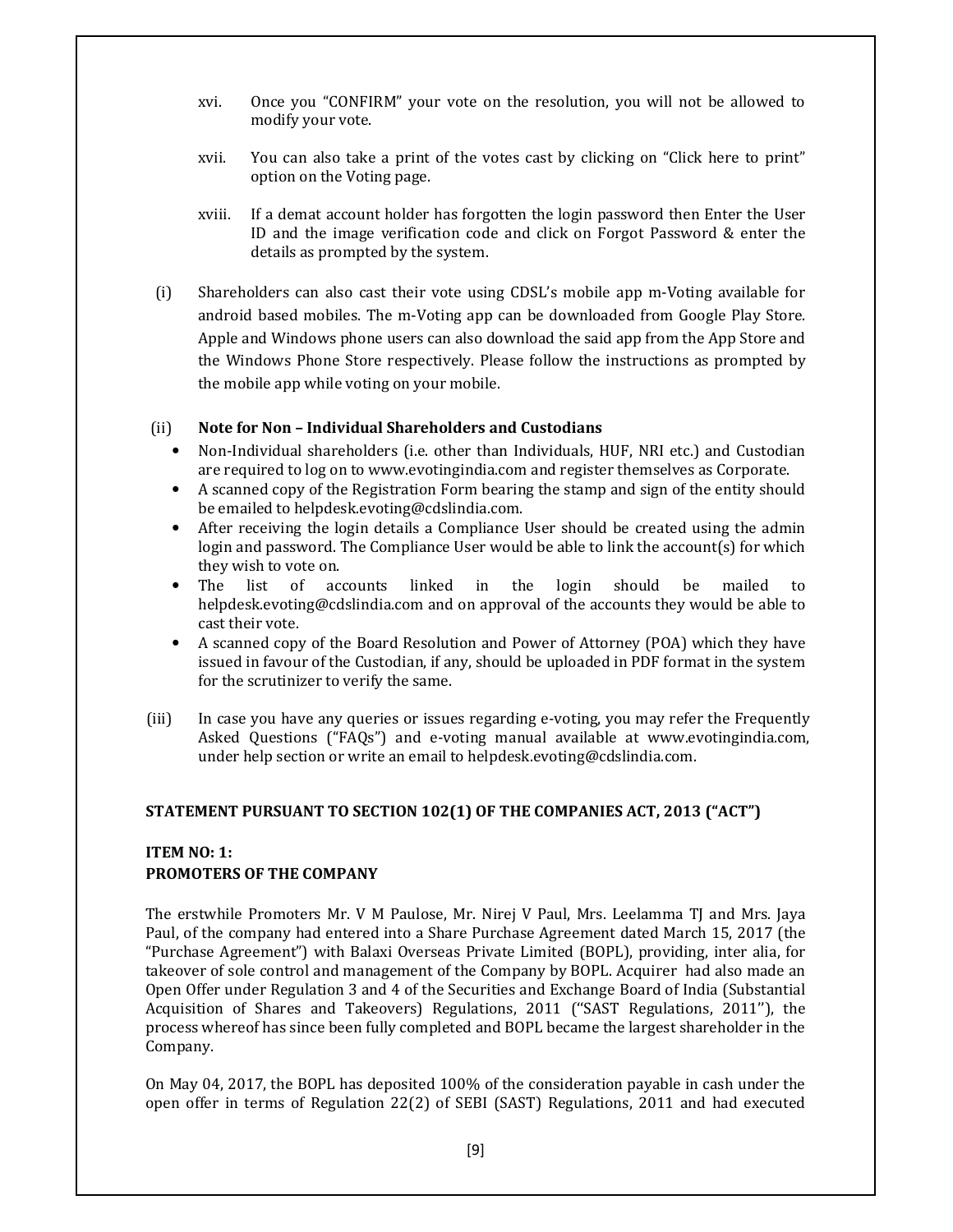Share Purchase Agreement entered on March 15, 2017 between the BOPL and erstwhile promoters of the Company. Pursuant to which BOPL has acquired control by appointing its promoters Mr. Ashish Maheshwari and Mrs. Minoshi Maheshwari on the Board of the Company.

Consequent to the above and in terms of 'SAST Regulations, 2011' and other applicable provisions of law, BOPL and/or its holding/subsidiary companies/other affiliates/associates have become the sole Promoters/Promoter Group of the Company and erstwhile promoters Mr. V M Paulose, Mr. Nirej V Paul, Mrs. Leelamma TJ and Mrs. Jaya Paul have ceased to be Promoters of the Company.

The Board of Directors of the Company accordingly recommend the Ordinary Resolution set out at Item No.1 of the accompanying notice for the approval of the Members.

Mr. Ashish Maheshwari and Mrs. Minoshi Maheshwari, being nominees of the Promoter, may be deemed to be concerned or interested in the resolution. Save and except the above, none of the Directors and Key Managerial Personnel of the Company and their relatives is, in any way, concerned or interested, financially or otherwise, in the Ordinary Resolution set out at Item No. 1 except to the extent of their shareholding, if any.

## ITEM NO: 2 TO CHANGE THE NAME OF THE COMPANY:

In terms of provisions of Section 13 and all other applicable provisions, of the Companies Act, 2013 read with the rules made there under, change in the name of the Company requires approval of members by way of special resolution.

The present name of the company is not reflecting the business of the company, as the Company already sold its last Rubber Plantation in the year 1989 and temporally existed from Plantation and Rubber business. Since then Company was planning to restart the Plantation & Rubber Business and hence the name was not changed.

Along with that as stated in Item No. 1, and in order to ensure that the new name of the Company adequately reflects its association with the Balaxi Group which will not only enhance its brand equity but will also reflect its ventures in diversified areas of its operations and its thrust on investments, trading, pharmaceutical and hardware Businesses. It is proposed to change the name of the Company to "Balaxi Ventures Limited".

To give effect to the said proposal, the Company had filed an application with the Registrar of Companies (ROC) in Form INC-1 for availing the name of the Company as "Balaxi Ventures Limited." The ROC vide its letter dated June 27, 2017 had indicated the availability of the said name. The Company is thus authorized to proceed with the Resolution for change of name of the Company. The Board accordingly recommends the Special Resolution set out at Item No.2 of the accompanying notice for the approval of the Members.

For changing the name of the company, it is necessary to amend the Name clause I of the Memorandum of Association of the company to reflect the new name. The proposed new draft alteration done in Memorandum of Association is being uploaded on the company's website at http://www.anandamrubberco.com/index.php?r=site/investors, for perusal by the members.

A copy of the same shall be given to the shareholders upon receipt of a request for the same, in writing, during the postal ballot period and shall also be available for inspection at the Registered Office and the Corporate Office of the Company during business hours on any working day, excluding Saturday between 11.00 a.m. and 1.00 p.m. up to Tuesday, August 08, 2017.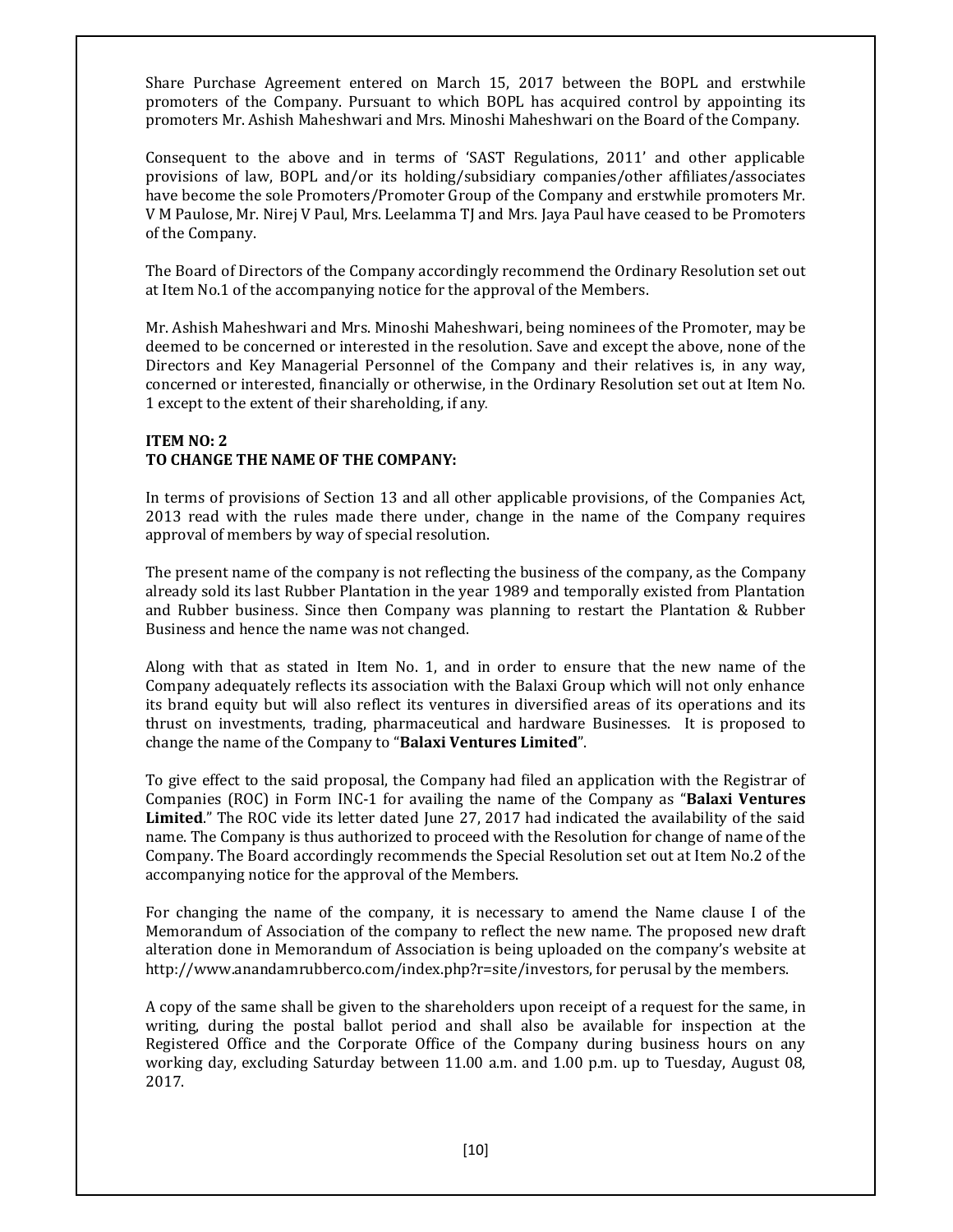None of the Directors and Key Managerial Personnel of the Company and their relatives is concerned or interested, financially or otherwise, in the Special Resolution set out at Item No. 2 except to the extent of their shareholding, if any.

## ITEM NO:3

# TO ADOPT NEW MEMORANDUM OF ASSOCIATION OF THE COMPANY IN CONFORMITY WITH THE COMPANIES ACT, 2013;

In terms of provisions of Section 13 and all other applicable provisions, of the Companies Act, 2013("the Act") read with the rules made there under, adoption of new Memorandum of Association (MoA) requires approval of members by way of special resolution.

The MoA of the Company as presently in force is based on the 'Travancore Companies Act IX of 1114' and some regulations in the existing MoA are no longer in conformity with the Companies Act, 2013 and requires an urgent alignment with the Companies Act, 2013.

Accordingly, it is deemed appropriate that the existing MoA be instead replaced in its entirety by new set of MoA in conformity with Table A of Schedule I of Companies Act, 2013 which sets out the model MoA for a company limited by shares and also by adding additional main objects as sub clause III (A)2, III (A)3, & III (A)4 in line with new proposed activity and to give effect to the above.

The proposed new draft MoA is being uploaded on the company's website at http://www.anandamrubberco.com/index.php?r=site/investors, for perusal by the members.

A copy of the same shall be given to the shareholders upon receipt of a request for the same, in writing, during the postal ballot period and shall also be available for inspection at Registered Office and Corporate Office of the Company during business hours on any working day, excluding Saturday between 11.00 a.m. and 1.00 p.m. up to Tuesday, August 08, 2017.

The Board recommends the Special resolution as set out at Item No. 3 of this notice for the approval by the members. None of the Directors, Key Managerial Personnel and their relatives are concerned or interested financially or otherwise in the said resolution except to the extent of their shareholding, if any.

# ITEM NO:4 TO ADOPT NEW ARTICLES OF ASSOCIATION OF THE COMPANY;

In terms of provisions of Section 14 and all other applicable provisions, of the Companies Act, 2013("the Act") read with the rules made there under, adoption of new Articles of Association ("AoA") requires approval of members by way of special resolution.

In order to bring the existing AoA of the Company in line with the new business requirements, the Company will have to make numerous changes in the existing AoA. Also the existing AoA is not covering the business, management and administration in its entirety and many areas of the administration of the Company are left unspecified. It is therefore considered desirable to adopt a comprehensive new set of Articles of Association of the Company, in substitution of and to the exclusion of the existing Articles of Association.

The proposed new draft Articles of Association is being uploaded on the company's website at http://www.anandamrubberco.com/index.php?r=site/investors, for perusal by the members.

A copy of the same shall be given to the shareholders upon receipt of a request for the same, in writing, during the postal ballot period and shall also be available for inspection at the Registered Office and the Corporate Office of the Company during business hours on any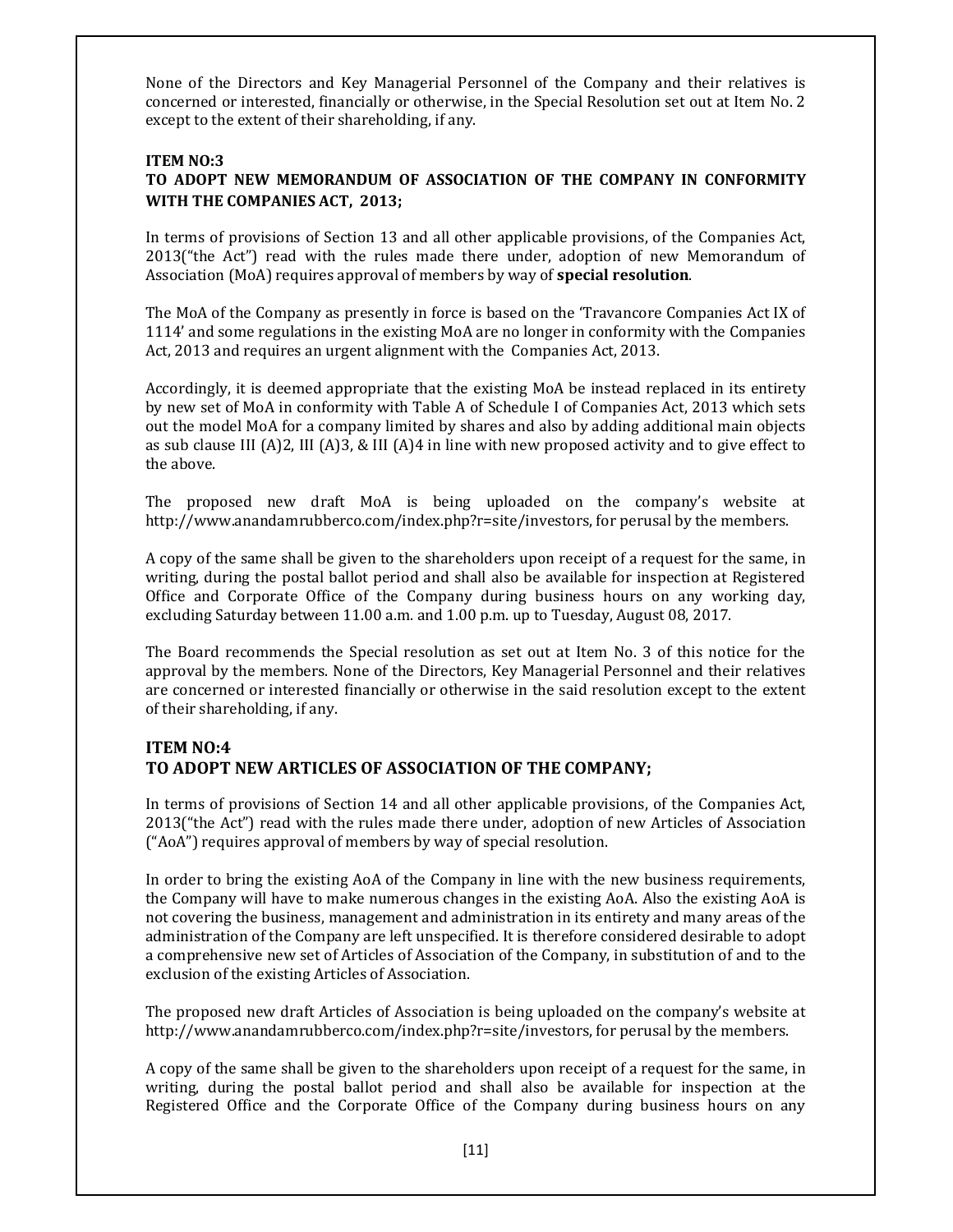working day, excluding Saturday between 11.00 a.m. and 1.00 p.m. up to Tuesday, August 08, 2017.

The Board recommends the Special resolution as set out at Item No. 4 of this notice for the approval by the members. None of the Directors, Key Managerial Personnel and their relatives are concerned or interested financially or otherwise in the said resolution except to the extent of their shareholding, if any.

## ITEM NO: 5

## INCREASE IN THE AUTHORIZED SHARE CAPITAL OF THE COMPANY AND CONSEQUENT ALTERATION IN THE MEMORANDUM OF ASSOCIATION OF THE COMPANY;

In terms of provisions of Sections 13, 61 and all other applicable provisions, of the Companies Act, 2013("the Act") read with the rules made there under, for increasing the Authorized Capital of the company, approval of shareholders is required by way of special resolution.

The Board intend to strengthen the Net worth and Capital of the company by infusing more funds into the company. Hence the Board have decided to increase the Authorized Capital of the Company from `Rs. 4,00,00,000 (Rupees Four Crores only) divided into 40,00,000 (Forty Lakhs) equity shares of `Rs. 10 (Rupees Ten only) each to `40,00,00,000 (Rupees Forty Crores only) divided into 4,00,00,000 (Four Crores) equity shares of ` Rs.10 (Rupees Ten only) each.

Pursuant to increase in the Authorized Capital of the company, it is necessary to amend the capital clause V of the Memorandum of Association of the company to reflect the increase in the Authorized Capital of the Company.

The proposed new draft alteration done in Memorandum of Association is being uploaded on the company's website at http://www.anandamrubberco.com/index.php?r=site/investors, for perusal by the members.

A copy of the same shall be given to the shareholders upon receipt of a request for the same, in writing, during the postal ballot period and shall also be available for inspection at the Registered Office and the Corporate Office of the Company during business hours on any working day, excluding Saturday between 11.00 a.m. and 1.00 p.m. up to Tuesday, August 08, 2017.

Hence the Board recommends the Special resolution as set out at Item No. 5 of this notice for the approval by the members. None of the Directors, Key Managerial Personnel and their relatives are concerned or interested financially or otherwise in the said resolution except to the extent of their shareholding, if any.

## ITEM NO: 6

## TO APPROVE SHIFTING OF REGISTERED OFFICE OF THE COMPANY FROM THE STATE OF KERALA TO THE STATE OF TELANGANA AND CONSEQUENTIAL AMENDMENT IN MEMORANDUM OF ASSOCIATION;

Pursuant to the provisions of Section 13 of the Companies Act, 2013, the shifting of registered office of a company from one State to another and consequent alteration of the clause of Memorandum of Association pertaining to place of registered office of the Company requires approval of shareholders by Special Resolution. Further, the alteration of Memorandum of Association relating to the place of registered office from one State to another shall not have effect unless approved by the Central Government.

The Company's registered office is situated at Cochin, Kerala. In order to exercise better administrative and economic control which will reduce overheads, eliminate duplication of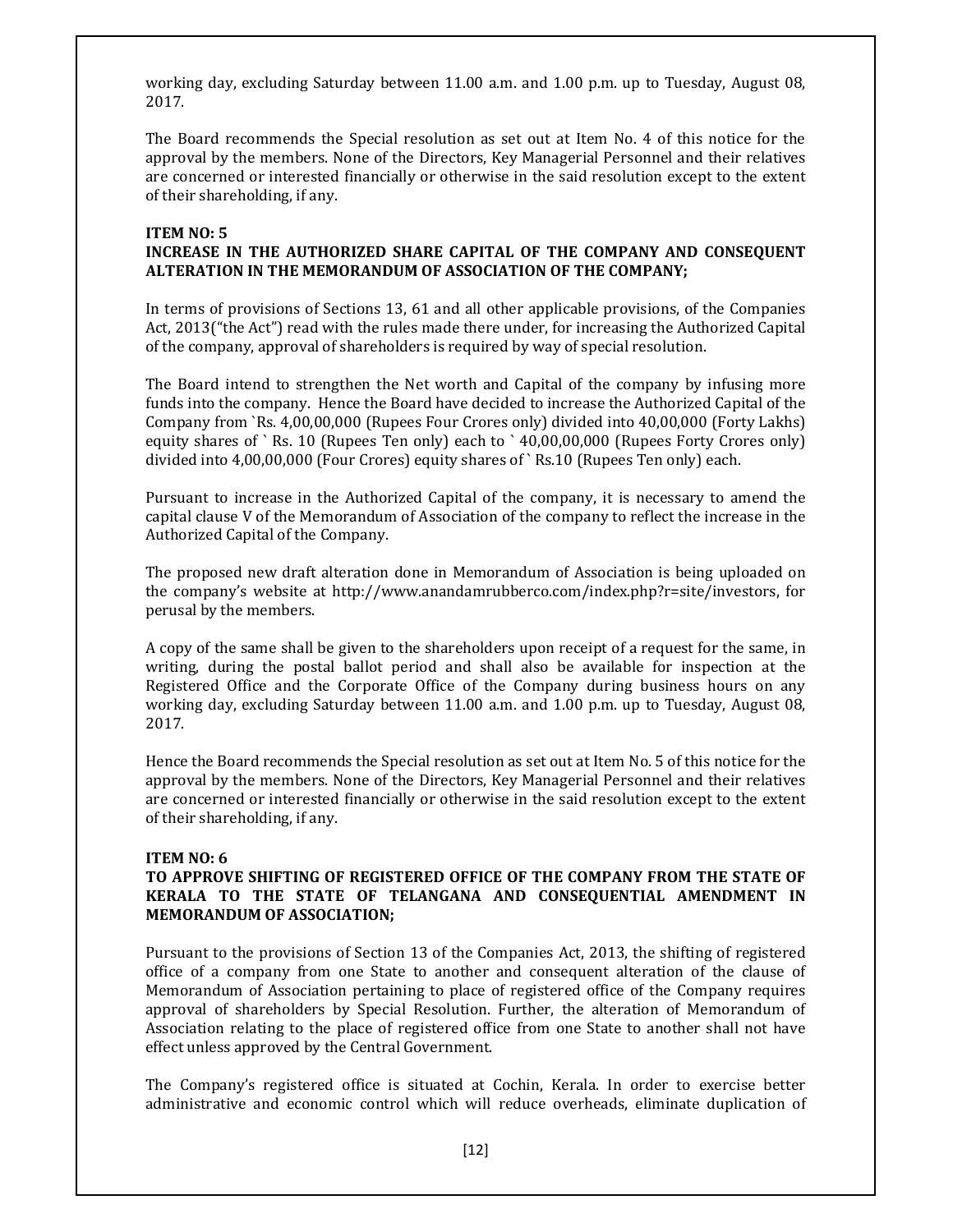records and enable the Company to rationalise and streamline its operations as well as management of affairs of its business, the Board of Directors of the Company at its meeting held on July 06, 2017, proposed to shift the registered office of the Company from Cochin, Kerala to the Group headquarters of the Company at Hyderabad, Telangana. The Corporate Office of the Company is also situated in Hyderabad.

The shifting of the Registered Office as aforesaid is in the best interests of the Company, its shareholders and all other stakeholders concerned. The proposed shifting of the office is not prejudicial to the interests of any party

Therefore your Board of Directors recommends for passing the resolution(s) set out in item No.6 as Special Resolution for shifting the registered office from the state of Kerala to the State of Telangana and altering Clause II of the Memorandum of Association of Company.

The proposed new draft alteration done in Memorandum of Association is being uploaded on the company's website at http://www.anandamrubberco.com/index.php?r=site/investors, for perusal by the members.

A copy of the same shall be given to the shareholders upon receipt of a request for the same, in writing, during the postal ballot period and shall also be available for inspection at the Registered Office and the Corporate Office of the Company during business hours on any working day, excluding Saturday between 11.00 a.m. and 1.00 p.m. up to Tuesday, August 08, 2017.

None of the Directors, Key Managerial Personnel and their relatives are concerned or interested financially or otherwise in the said resolution except to the extent of their shareholding, if any.

## ITEM NO: 7 APPOINTMENT OF MR. ASHISH MAHESHWARI AS THE MANAGING DIRECTOR:

Consequent to change in control and management of the Company as stated in Item No. 1 above, Balaxi Overseas Private Limited had nominated Mr. Ashish Maheshwari as Managing Director on the Board of the Company for a period of five years.

Pursuant to recommendation by the Nomination and Remuneration Committee, provisions of Section 161 of the Companies Act, 2013 ("the Act") and the Articles of Association of the Company, the Board at its meeting held on May 04, 2017 appointed Mr. Ashish Maheshwari as Managing Director of the Company, for a period of 5 years with effect from May 04, 2017, subject to the approval of the members.

The Company has received a notice in writing from a member along with deposit of requisite amount for proposing the candidature of Mr. Ashish Maheshwari for the office of the Managing Director of the Company under Section 160 of the Act. He is not disqualified from being appointed as Director in terms of Section 164 of the Act and has given his consent to act as a Director.

Since the Company does not have profits based on last audited financial statement for the financial year ended 31.03.2017 and in view of the financial position of the company, Mr. Ashish Maheshwari is appointed on a non remuneration basis for the time being.

Broad particulars of the terms of appointment of and remuneration payable to Mr. Ashish Maheshwari are as under:

- (a) Salary, Perquisites and Allowances: NIL
- (b) Exempt Perquisites: NIL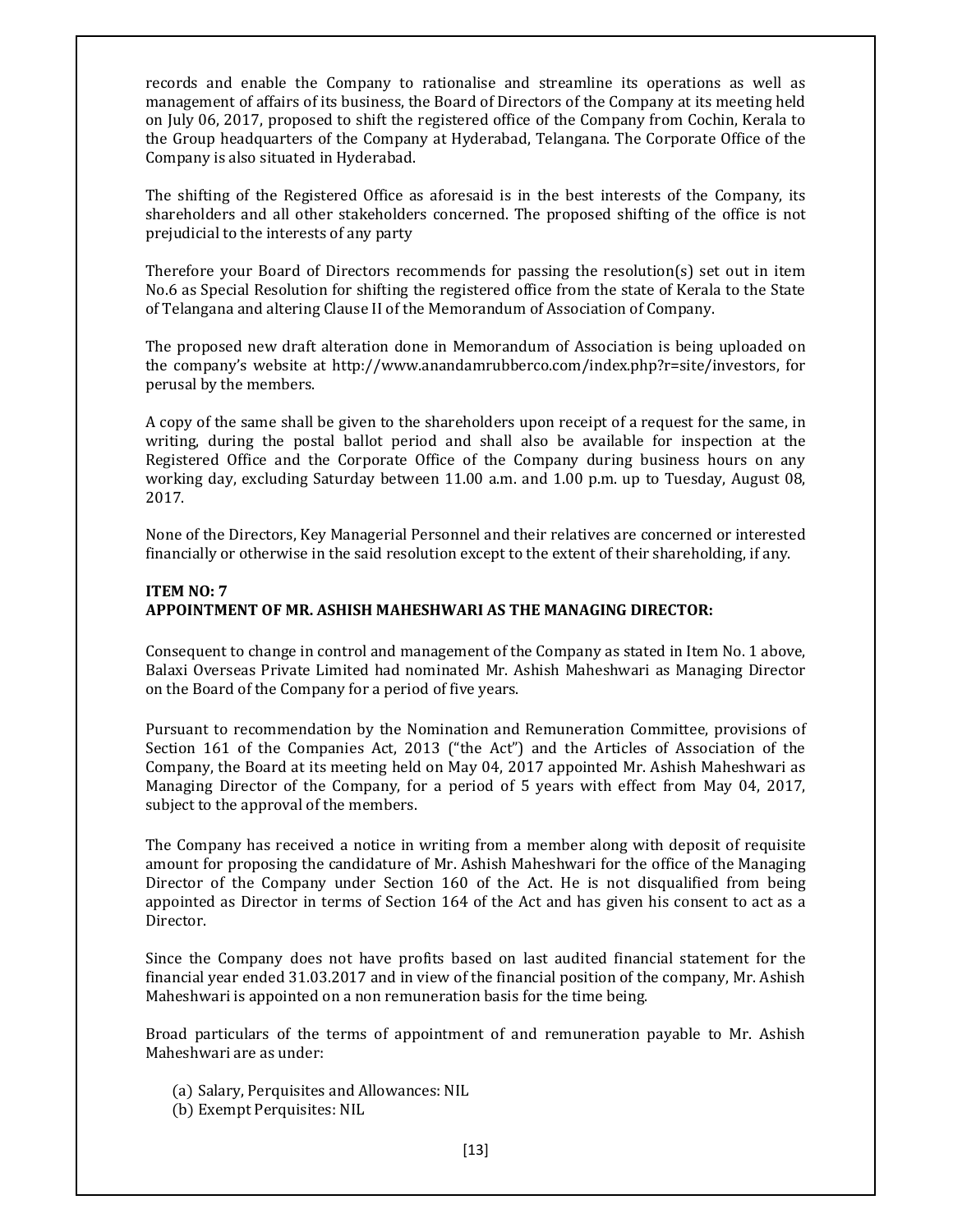(c) Reimbursement of Expenses: NIL

The above may be treated as a written memorandum setting out the terms of appointment of Mr. Ashish Maheshwari under Section 190 of the Act. He also satisfies all the conditions set out in Part-I of Schedule V to the Act as also conditions set out under sub-section (3) of Section 196 of the Act for being eligible for his appointment.

The disclosure under Regulation 36 of the Securities and Exchange Board of India (Listing Obligations and Disclosure Requirements) Regulations is included in explanation to item No 9 & 10.

Save and except the above, Mr. Ashish Maheshwari and Mrs. Minoshi Maheshwari to the extent of their shareholding Interest, if any in the Company, none of the Directors and Key Managerial Personnel of the Company and their relatives are concerned or interested, financially or otherwise in this resolution set out at Item no. 7 of the Notice except to the extent of their shareholding, if any.

## ITEM NO: 8 TO APPOINT MRS. MINOSHI MAHESHWARI AS EXECUTIVE DIRECTOR

Consequent to change in control and management of the Company as stated in Item No. 1 above, Balaxi Overseas Private Limited has nominated Mrs. Minoshi Maheshwari on the Board of the Company.

Pursuant to recommendation by the Nomination and Remuneration Committee, provisions of Section 161 of the Companies Act, 2013 ("the Act") and the Articles of Association of the Company, the Board at its meeting held on May 04, 2017, appointed, Mrs. Minoshi Maheshwari as Additional Director of the Company.

The Company has received a notice in writing from a member along with the deposit of requisite amount under Section 160 of the Act proposing the candidature of Mrs. Minoshi Maheshwari for the office of Director of the Company. She is not disqualified from being appointed as Director in terms of Section 164 of the Act and had given her consent to act as a Director.

In terms of provisions of Section 152 and other applicable provisions, if any, of the Act read with rules made there under, the appointment of director would require approval of members by way of ordinary resolution.

The Board accordingly recommends the Ordinary Resolutions set out at Item No. 8 of the accompanying notice for the approval of the Members.

Save and except Mrs. Minoshi Maheshwari and Mr. Ashish Maheshwari to the extent of their shareholding Interest, if any in the Company, none of the other Directors and Key Managerial Personnel of the Company / their relatives are, in any way, concerned or interested, financially or otherwise, in the resolution set out at Item No.8 of the Notice except to the extent of their shareholding, if any.

 The disclosure under Regulation 36 of the Securities and Exchange Board of India (Listing Obligations and Disclosure Requirements) Regulations is included in explanation to item No 9 & 10.

ITEM NO: 9 & 10 TO APPOINT MR. KUNAL MAHENDRA BHAKTA AND MR. GANDHI GAMJI AS AN INDEPENDENT DIRECTORS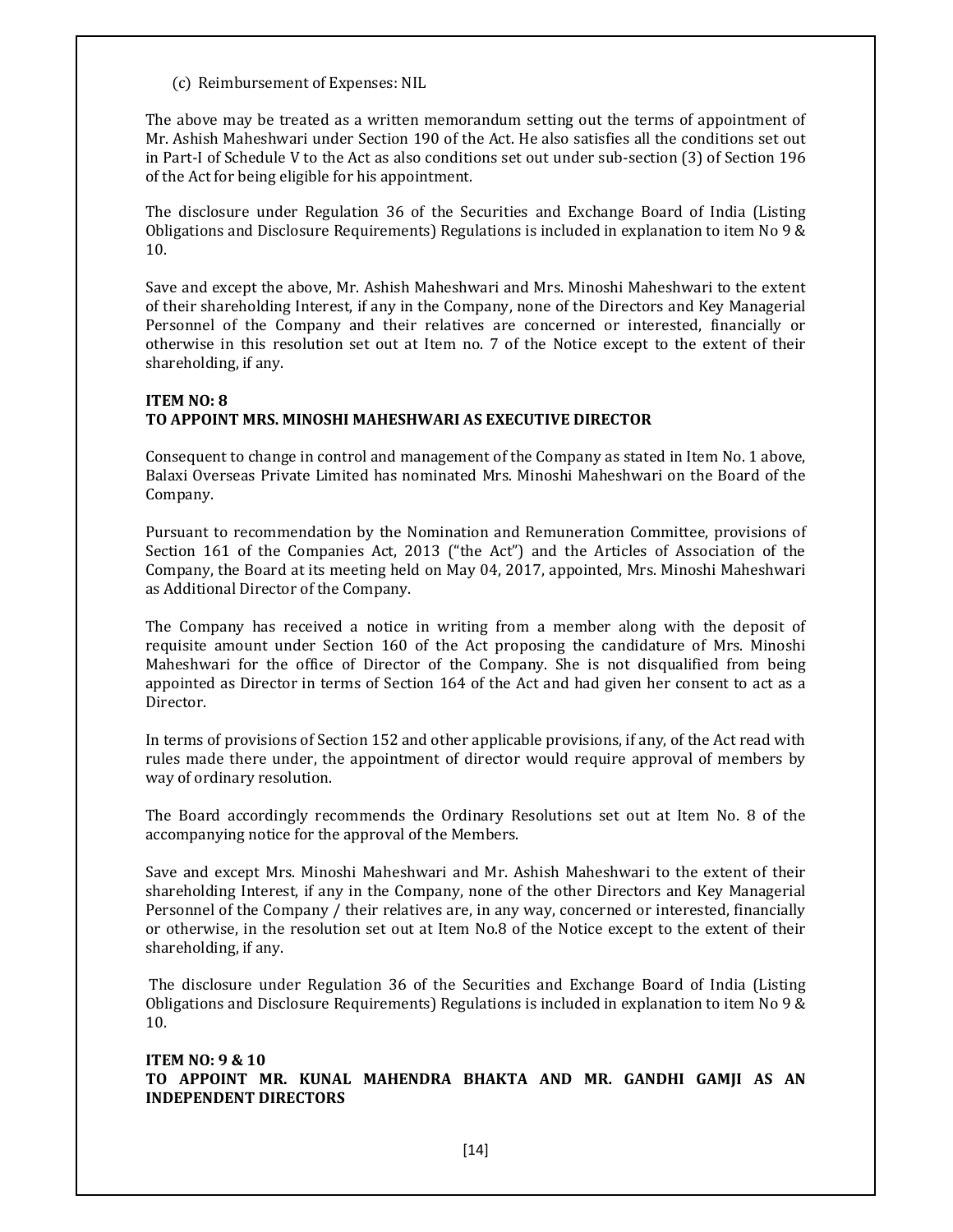Pursuant to recommendation by the Nomination and Remuneration Committee, provisions of Section 161 Companies Act, 2013 ("the Act"), Securities and Exchange Board of India (Listing Obligations and Disclosure Requirements) Regulations, 2015 ("the Listing Regulations") and the Articles of Association of the Company and subject to approval by the Members, the Board at its meeting held on May 04, 2017 appointed Mr. Kunal Mahendra Bhakta and Mr. Gandhi Gamji as Independent Directors of the Company for 5 (five) consecutive years.

Mr. Kunal Mahendra Bhakta and Mr. Gandhi Gamji are not disqualified from being appointed as Directors in terms of section 164 of the Act and have given their consent to act as Independent Directors and have given declaration to the Board that they meet the criteria of independence as provided under Section 149(6) of the Act and Regulation 16 of the Listing Regulations.

As required under Section 160 of the Act, the Company has received notices in writing from a member along with the requisite amounts of deposit proposing the candidature Mr. Kunal Mahendra Bhakta and Mr. Gandhi Gamji for the office of the Independent Directors of the Company.

Section 149 of the Act inter alia stipulates the criteria of independence, and as per the said Section 149, an independent director can hold office for a term up to 5 (five) consecutive years on the Board of a company and he shall not be included in the total number of directors for retirement by rotation. The above Directors are Independent Directors within the meaning of Section 149 of the Act and Regulation 16 of the Listing Regulations.

In the opinion of the Board, each of these Directors fulfil the conditions specified in the Act and the Rules framed there under and the Listing Regulations for their respective appointment as Independent Directors and that they are independent of management.

Accordingly, it is proposed to seek approval of the Members to appoint Mr. Kunal Mahendra Bhakta and Mr. Gandhi Gamji as Independent Directors of the Company under Section 149 of the Act and Regulation 25 of the Listing Regulations for a term up to five consecutive years.

None of the aforesaid Directors hold any share in the Company. Further none of the aforesaid director is related to each other or with any other director of the Company. Keeping in view the vast experience and knowledge of the aforesaid Directors, it will be in the interest of the Company that the aforesaid Directors are appointed as Independent Directors.

Copy of draft letter of appointment containing the terms and conditions of appointment of the above Directors shall be open for inspection by the Members at the Registered Office and Corporate office of the Company during normal business hours on any working day, excluding Saturday between 11.00 a.m. and 1.00 p.m. up to Tuesday, August 08, 2017.

Mr. Kunal Mahendra Bhakta and Mr. Gandhi Gamji are interested in the resolutions set out respectively at Item Nos. 9 & 10 of the Notice in regard to their respective appointments.

The Board accordingly recommends the Ordinary Resolutions set out at Item Nos. 9 & 10 of the accompanying notice for the approval of the Members. Save and except the above, none of the other Directors and Key Managerial Personnel of the Company and their relatives is, in any way, concerned or interested, financially or otherwise, in these resolutions except to the extent of their shareholding, if any.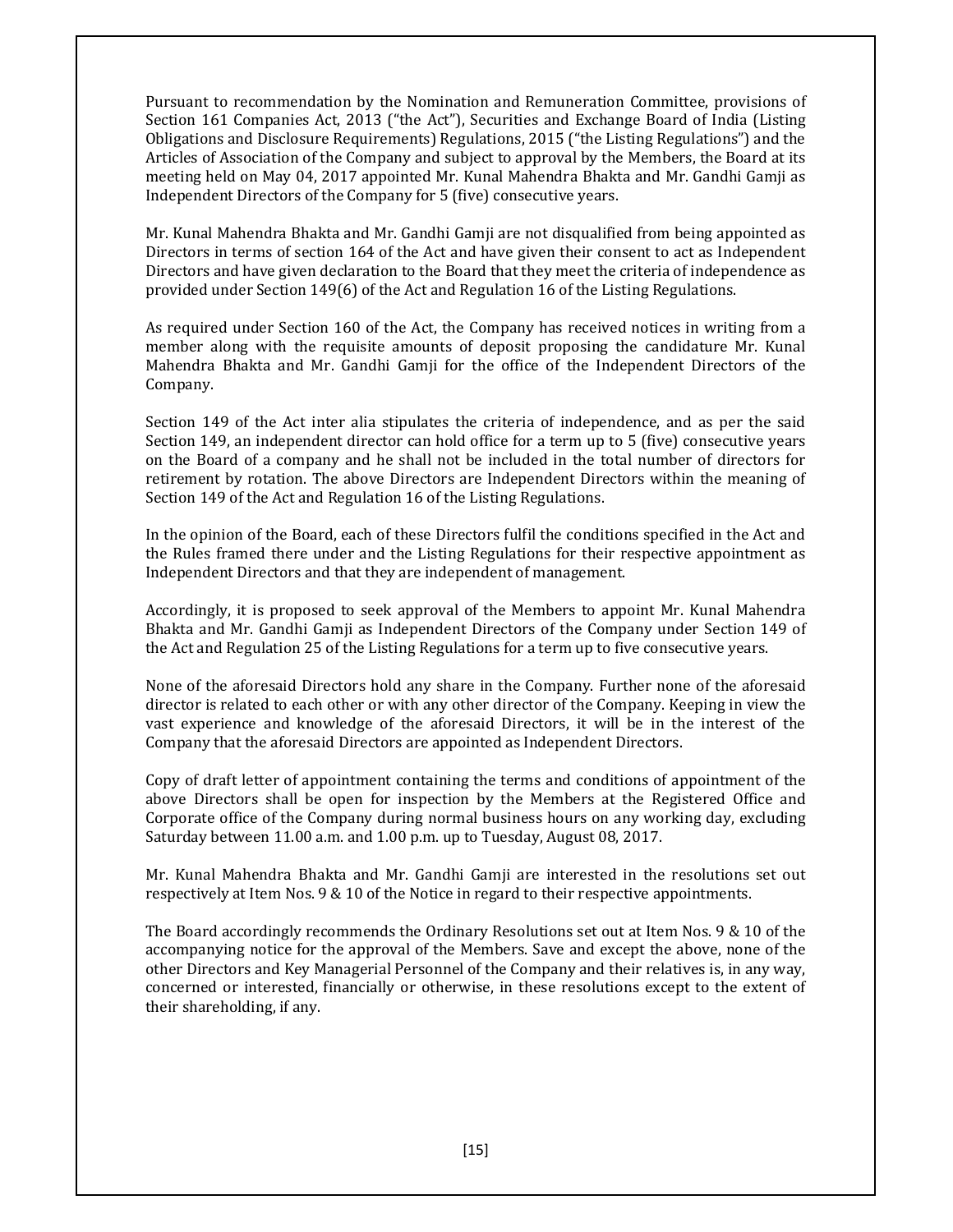Additional information on Directors recommended for appointment as required under Regulation 36 of the SEBI (Listing Obligations and Disclosures Requirement) Regulations, 2015 and Secretarial Standards (SS-2) in respect of Appointment/ Re-appointment of Directors:

| <b>Name of</b>                                              | <b>Ashish</b>                                                                                                                                                                                                                                                                                                                                                                                                                                                                             | <b>Minoshi</b>                                                                                                                                                                                                                                                                                                                                                                                                               | <b>Kunal M Bhakta</b><br><b>Gandhi Gamji</b>                                                                                                                                                                                                                                                                                                                                                                                                                                                        |                                                                                                                                                                                                                                                                                                                                                                                                                                 |  |
|-------------------------------------------------------------|-------------------------------------------------------------------------------------------------------------------------------------------------------------------------------------------------------------------------------------------------------------------------------------------------------------------------------------------------------------------------------------------------------------------------------------------------------------------------------------------|------------------------------------------------------------------------------------------------------------------------------------------------------------------------------------------------------------------------------------------------------------------------------------------------------------------------------------------------------------------------------------------------------------------------------|-----------------------------------------------------------------------------------------------------------------------------------------------------------------------------------------------------------------------------------------------------------------------------------------------------------------------------------------------------------------------------------------------------------------------------------------------------------------------------------------------------|---------------------------------------------------------------------------------------------------------------------------------------------------------------------------------------------------------------------------------------------------------------------------------------------------------------------------------------------------------------------------------------------------------------------------------|--|
| <b>Director</b>                                             | <b>Maheshwari</b>                                                                                                                                                                                                                                                                                                                                                                                                                                                                         | <b>Maheshwari</b>                                                                                                                                                                                                                                                                                                                                                                                                            |                                                                                                                                                                                                                                                                                                                                                                                                                                                                                                     |                                                                                                                                                                                                                                                                                                                                                                                                                                 |  |
| Category                                                    | Managing<br>Director                                                                                                                                                                                                                                                                                                                                                                                                                                                                      | <b>Executive Director</b>                                                                                                                                                                                                                                                                                                                                                                                                    | Independent<br>Director                                                                                                                                                                                                                                                                                                                                                                                                                                                                             | Independent<br>Director                                                                                                                                                                                                                                                                                                                                                                                                         |  |
| <b>DIN</b>                                                  | 01575984                                                                                                                                                                                                                                                                                                                                                                                                                                                                                  | 01575975                                                                                                                                                                                                                                                                                                                                                                                                                     | 01710557                                                                                                                                                                                                                                                                                                                                                                                                                                                                                            | 01944694                                                                                                                                                                                                                                                                                                                                                                                                                        |  |
| of<br><b>Birth</b><br>Date<br>and Age                       | 20.04.1970,<br>47 years                                                                                                                                                                                                                                                                                                                                                                                                                                                                   | 08.07.1972<br>44 Years                                                                                                                                                                                                                                                                                                                                                                                                       | 10.01.1982<br>35 Years                                                                                                                                                                                                                                                                                                                                                                                                                                                                              | 12.10.1969<br>48 years                                                                                                                                                                                                                                                                                                                                                                                                          |  |
| Qualifications                                              | Chartered<br>Accountant                                                                                                                                                                                                                                                                                                                                                                                                                                                                   | B.Com (Hons)                                                                                                                                                                                                                                                                                                                                                                                                                 | Chartered<br>Accountant                                                                                                                                                                                                                                                                                                                                                                                                                                                                             |                                                                                                                                                                                                                                                                                                                                                                                                                                 |  |
| <b>Brief Resume</b><br>along with<br>nature of<br>expertise | Mr. Ashish<br>Maheshwari is the<br>Chairman of<br>Balaxi Group.,<br>which is mainly a<br>privately held,<br>conglomerate,<br>with operations<br>that spans into 4<br>continents. He has<br>been an<br>entrepreneur<br>right from his<br>initial days after<br>becoming a<br>Chartered<br>Accountant in<br>1993. After<br>dabbling with<br>manufacturing in<br>the initial days, he<br>finally found his<br>calling in Global<br>Trade. Starting<br>from supplying to<br>variousimporters. | Mrs. Minoshi<br>Maheshwari is a<br>Business woman.<br>She is a<br>Commerce<br>Graduate and is<br>having more than<br>10 years business<br>experience. She<br>also holds<br>Directorship in<br>other Companies<br>of Balaxi Group.<br>She is having a<br>vast experience in<br>administration,<br>trading, Pharma<br>Sector and other<br>allied business<br>fields. She is one<br>among the Co-<br>founder of Balaxi<br>Group | Mr. Kunal M Bhakta<br>is a Chartered<br>Accountant with<br>more than 11 years<br>of post qualification<br>experience in<br>various capital<br>market related roles.<br>Since 2009, he<br>serves as a Partner<br>with Lastaki<br>Advisors, a mid-<br>market focused<br>investment bank and<br>also heads the<br>Pharma Practice for<br>them. He also has<br>successfully<br>executed multiple<br>M&A, Capital Raising<br>and Investor<br><b>Relations Strategy</b><br>engagements across<br>sectors. | Mr. Gandhi Gamji is<br>a Business Man<br>having almost 10<br>years of experience.<br>He is a having<br>Maters Degree in<br><b>Business</b><br>Administration and<br>a Degree of B.E<br>from a renounced<br>college. He is<br>having expertise in<br><b>International Trade</b><br>and runs business<br>in Africa and other<br>countries. He is also<br>having experiences<br>in Chemical & other<br>allied business<br>sectors. |  |
| First<br>Appointment<br>on the Board                        | 04/05/2017                                                                                                                                                                                                                                                                                                                                                                                                                                                                                | 04/05/2017                                                                                                                                                                                                                                                                                                                                                                                                                   | 04/05/2017                                                                                                                                                                                                                                                                                                                                                                                                                                                                                          | 04/05/2017                                                                                                                                                                                                                                                                                                                                                                                                                      |  |
| Terms &<br><b>Conditions of</b><br>Appointment              | Appointment for a<br>period of five<br>years                                                                                                                                                                                                                                                                                                                                                                                                                                              | Appointment<br>under Director<br>liable to retire by<br>rotation                                                                                                                                                                                                                                                                                                                                                             | Appointment for a<br>Appointment for a<br>period of five years<br>period of five years                                                                                                                                                                                                                                                                                                                                                                                                              |                                                                                                                                                                                                                                                                                                                                                                                                                                 |  |
| Remuneration<br><b>Details</b>                              | <b>NIL</b><br><b>NIL</b>                                                                                                                                                                                                                                                                                                                                                                                                                                                                  |                                                                                                                                                                                                                                                                                                                                                                                                                              | $\rm NIL$                                                                                                                                                                                                                                                                                                                                                                                                                                                                                           | NIL                                                                                                                                                                                                                                                                                                                                                                                                                             |  |
| Relationship<br>with other<br>Directors/<br>Manager/KMP     | Spouse of Mrs.<br>Minoshi<br>Maheshwari                                                                                                                                                                                                                                                                                                                                                                                                                                                   | Spouse of Mr.<br>Ashish<br>Maheshwari                                                                                                                                                                                                                                                                                                                                                                                        | None                                                                                                                                                                                                                                                                                                                                                                                                                                                                                                | None                                                                                                                                                                                                                                                                                                                                                                                                                            |  |
| Shareholding in<br>the Company                              | 3.97%                                                                                                                                                                                                                                                                                                                                                                                                                                                                                     | 3.47%                                                                                                                                                                                                                                                                                                                                                                                                                        | <b>NIL</b>                                                                                                                                                                                                                                                                                                                                                                                                                                                                                          | <b>NIL</b>                                                                                                                                                                                                                                                                                                                                                                                                                      |  |
| <b>Other</b><br><b>Directorships</b>                        | Overseas<br>Balaxi<br>Private Limited                                                                                                                                                                                                                                                                                                                                                                                                                                                     | Balaxi<br>Overseas<br>Private Limited                                                                                                                                                                                                                                                                                                                                                                                        | Lastaki Advisors<br>1.<br>Pvt Ltd                                                                                                                                                                                                                                                                                                                                                                                                                                                                   | Green Chemical<br>Technologies                                                                                                                                                                                                                                                                                                                                                                                                  |  |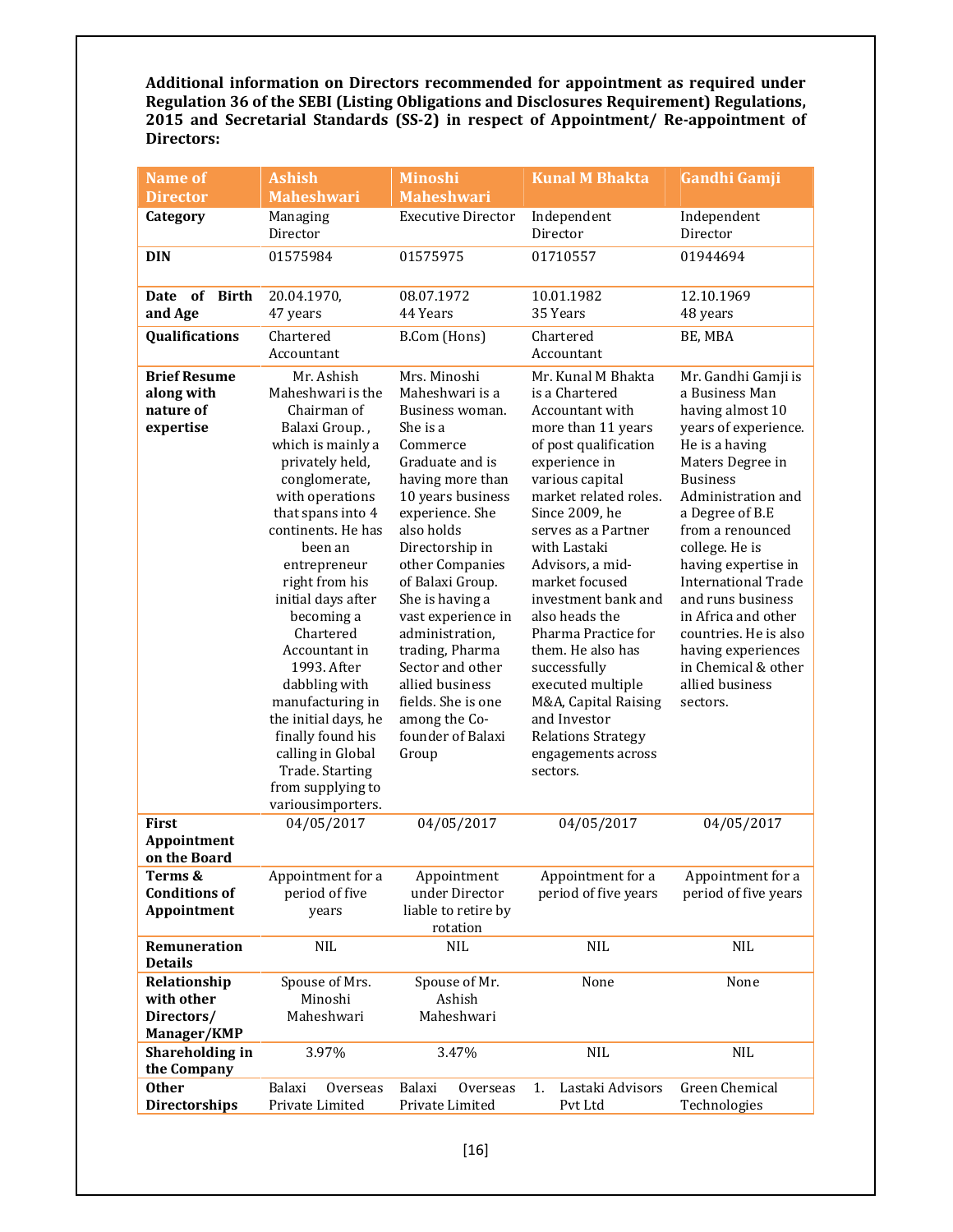|                  |                 |              |    |                            | (India) Pvt Ltd |
|------------------|-----------------|--------------|----|----------------------------|-----------------|
|                  |                 |              | 2. | K&I Consulting<br>Pvt Ltd. |                 |
|                  |                 |              |    |                            |                 |
| Committee        | Member of Audit | Member of    |    | Member of                  | Member of Audit |
| Positions in the | Committee       | Stakeholders |    | Audit                      | Committee.      |
| Company          |                 | Relationship |    | Committee,                 | Stakeholders    |
|                  |                 | Committee    |    | Stakeholders               | Relationship    |
|                  |                 |              |    | Relationship               | Committee.      |
|                  |                 |              |    | Committee.                 | Nomination &    |
|                  |                 |              |    | Nomination &               | Remuneration    |
|                  |                 |              |    | Remuneration               | Committee       |
|                  |                 |              |    | Committee                  |                 |

Dated: 06.07.2017 By Order of the Board, Place: Hyderabad **For, The Anandam Rubber Company Limited** 

 Nidhin Jose Company Secretary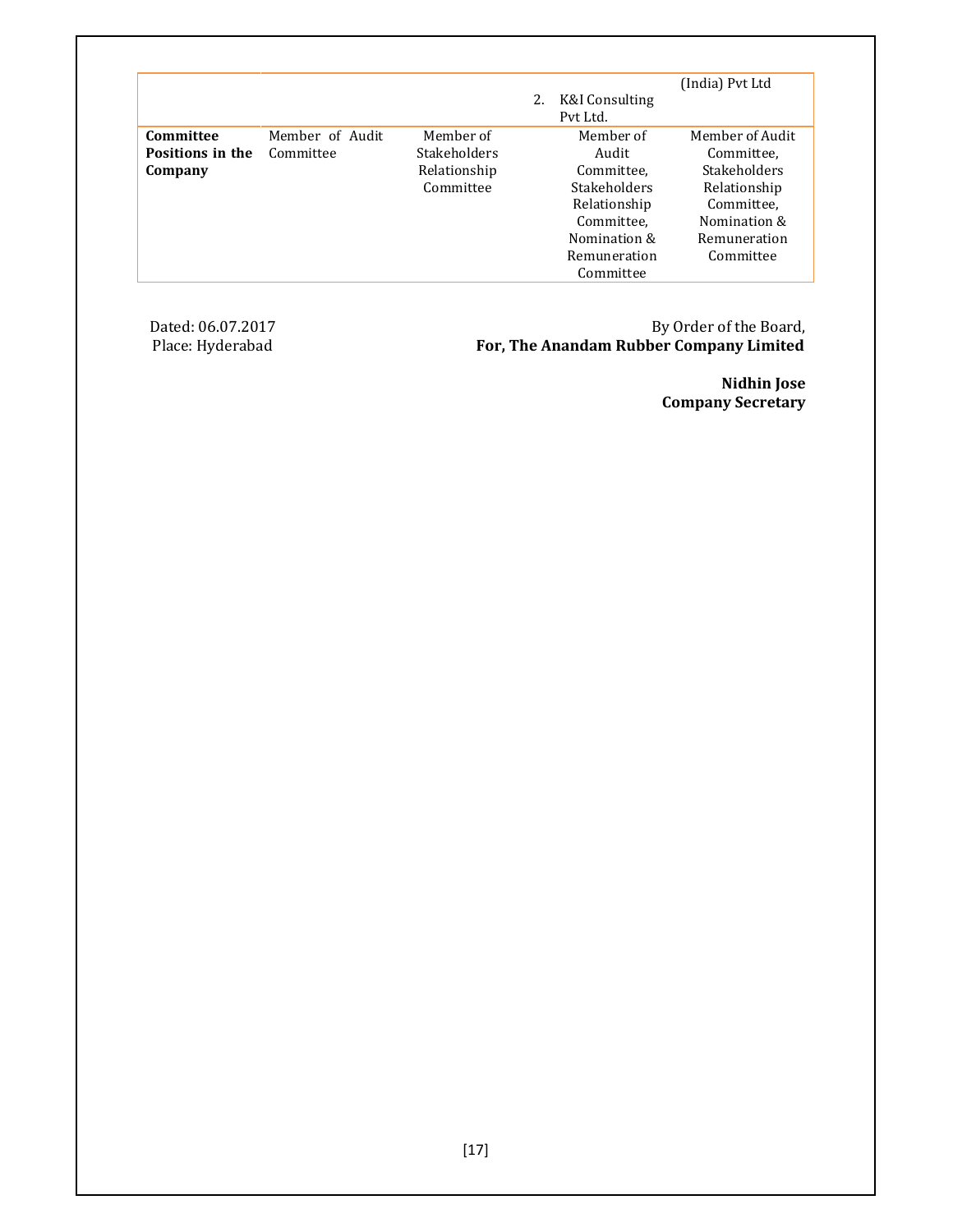

# THE ANANDAM RUBBER COMPANY LIMITED

CIN: L25191KL1942PLC000045

Registered Office: 41/298 - D2, 2nd Floor, Saniya Plaza, Mahakavi Bharathiyar Road,

Near KSRTC Bus Stand, Cochin, Kerala -682035

Corporate Office: Plot no.409, 3rd Floor Maps Towers, Jubilee Hills, Road No:81, Hyderabad, Telangana-500096

Website: www.anandamrubberco.com email:secretarial@anandamrubberco.com

# POSTAL BALLOT FORM

| 1. Registered Folio No./ DP ID No. & Client ID No. *             |
|------------------------------------------------------------------|
| *(Applicable to investors holding shares in dematerialized form) |

2. Name(s) and Registered Address of the sole/first named Shareholder / Beneficial owner, including Joint holer(s), if any (in block letters)

## 3. Number of shares held

I / We hereby exercise my / our vote(s) in respect of the Special Resolution to be passed by way of postal ballot as specified in the Notice of Postal Ballot dated July 06, 2017 by conveying my / our assent / dissent to the said Resolution by placing a tick mark in the appropriate box below:

| Sl.<br>No. | Description                                                                              | No. of<br><b>Shares</b> | I/We assent<br>the resolution<br>(FOR) | I/We dissent<br>the resolution<br>(AGAINST) |
|------------|------------------------------------------------------------------------------------------|-------------------------|----------------------------------------|---------------------------------------------|
| 1.         | OrdinaryResolution for Change of Promoters of the Company                                |                         |                                        |                                             |
| 2.         | Special Resolution for Change of Name of the Company                                     |                         |                                        |                                             |
| 3.         | Special Resolution for Adopting new Memorandum of<br>Association                         |                         |                                        |                                             |
| 4.         | Special Resolution for Adopting new Articles of Association                              |                         |                                        |                                             |
| 5.         | Special Resolution for Increase in the Authorized Share Capital<br>of the Company.       |                         |                                        |                                             |
| 6.         | Special Resolution for shifting of Registered office of the<br>Company                   |                         |                                        |                                             |
| 7.         | Ordinary Resolution for Appointment of Mr. Ashish Maheshwari<br>as the Managing Director |                         |                                        |                                             |
| 8.         | Ordinary Resolution for Appointment of Mrs. Minoshi<br>Maheshwari as Executive Director  |                         |                                        |                                             |
| 9.         | Ordinary Resolution for Appointment of Mr. Kunal M Bhakta as<br>an Independent Director  |                         |                                        |                                             |
| 10.        | Ordinary Resolution for Appointment of Mr. Gandhi Gamji as<br>an Independent Director    |                         |                                        |                                             |

Place :

Date :

Signature of share holder (Refer instruction No.5 over leaf)

(PTO)

| TRETËT IIISU UCLIOII NO.S OVET JEAT J              |                             |  |
|----------------------------------------------------|-----------------------------|--|
| ELECTRONIC VOTING PARTICULARS                      |                             |  |
| <b>EVSN</b><br>(Electronic Voting Sequence Number) | * Default PAN / Sequence No |  |
| 170704011                                          |                             |  |

Notes: \* Those who have not registered their PAN may use Default PAN

i. Please read the instructions printed overleaf carefully before filling this Postal Ballot Form and exercising your vote by post or electronic means. Please refer to the instructions for voting through electronic means provided in the Notice of Postal Ballot annexed herewith.

ii. The last date for the receipt of Postal Ballot Forms by the Scrutinizer is Tuesday, August 08, 2017 up to 5:00 P.M.

iii. If the voting rights are exercised electronically, there is no need to use this Postal Ballot Form.

iv. Members are requested to send only this Postal Ballot Form in the enclosed postage prepaid self-addressed envelope